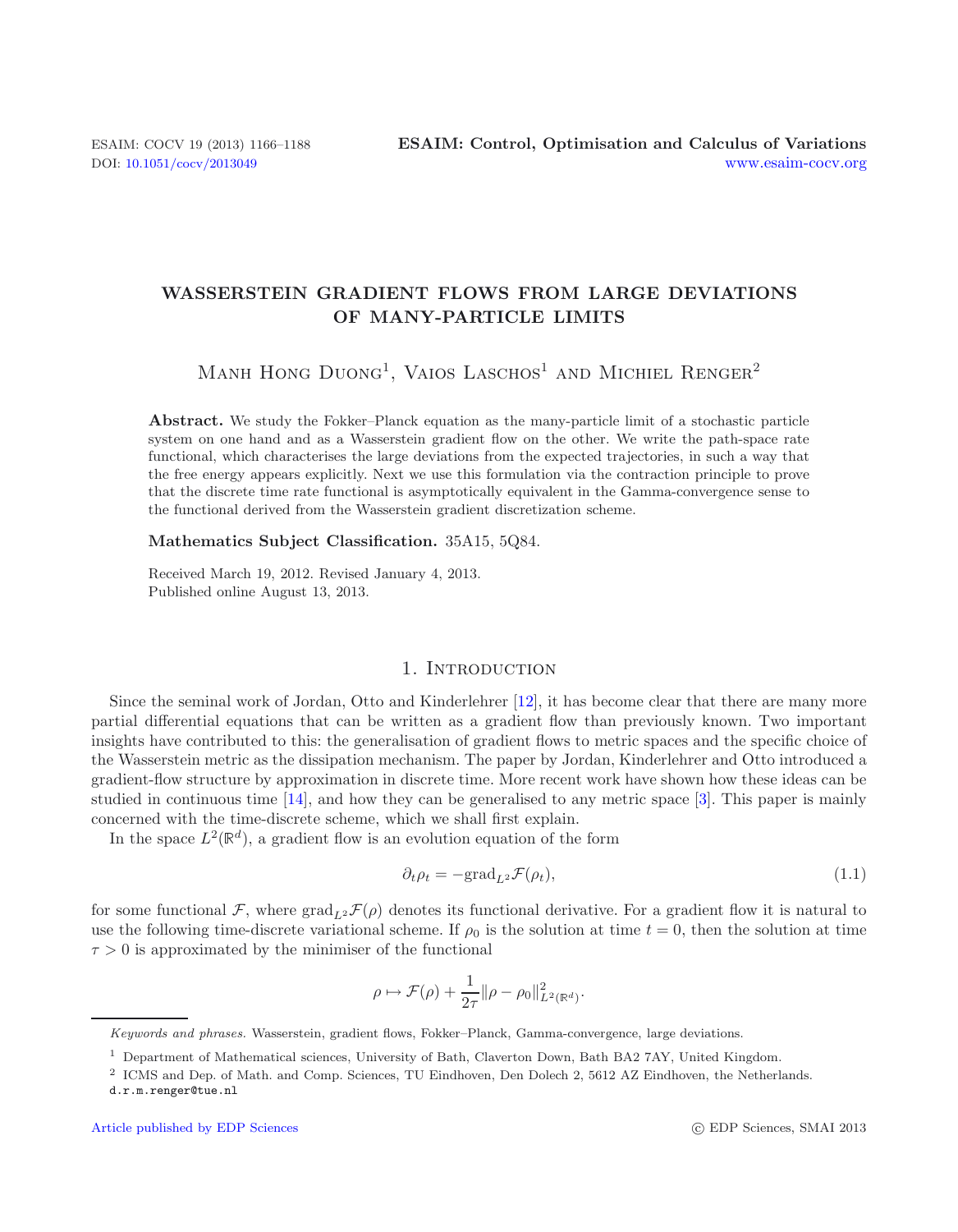Indeed, the Euler–Lagrange equation is then  $\frac{\rho_{\tau}-\rho_{0}}{\tau}$  =  $-\text{grad}_{L^{2}}\mathcal{F}(\rho_{\tau})$ , which approximates [\(1.1\)](#page-0-0) as  $\tau \to 0$ . In the same manner, one can define a variational scheme by minimising the functional

<span id="page-1-3"></span><span id="page-1-1"></span><span id="page-1-0"></span>
$$
\rho \mapsto \mathcal{F}(\rho) + \frac{1}{2\tau} W_2^2(\rho, \rho_0),\tag{1.2}
$$

where  $W_2$  is the Wasserstein metric. Convergence of this variational scheme was first proven in [\[12\]](#page-22-0) with the choice of  $\mathcal{F}(\rho) := \mathcal{S}(\rho) + \mathcal{E}(\rho)$ , where

$$
\mathcal{E}(\rho) = \int_{\mathbb{R}^d} \Psi(\mathbf{x}) \rho(\mathrm{d}\mathbf{x}) \quad \text{and} \quad \mathcal{S}(\rho) := \begin{cases} \int_{\mathbb{R}^d} \rho(\mathbf{x}) \log \rho(\mathbf{x}) \, \mathrm{d}\mathbf{x}, & \text{for } \rho(\mathrm{d}\mathbf{x}) = \rho(\mathbf{x}) \, \mathrm{d}\mathbf{x} \\ \infty, & \text{otherwise,} \end{cases} \tag{1.3}
$$

for some potential  $\Psi$ . In this case, the minimisers converge to the solution of the Fokker–Planck equation

$$
\partial_t \rho_t = \Delta \rho_t + \text{div}(\rho_t \nabla \Psi). \tag{1.4}
$$

Later, in [\[14](#page-22-1)], this result was extended to more general  $\mathcal F$ , but we will be concerned with the specific choice [\(1.3\)](#page-1-0). Physically, S can be interpreted as entropy, S as internal energy, and F as the corresponding Helmholtz free energy (if the temperature effects are hidden in  $\Psi$ ); hence it is not surprising that this free energy should decay along solutions of [\(1.4\)](#page-1-1). However, it is not intuitively clear why the dissipation of free energy must be described by the Wasserstein metric.

As we will explain in Section [3,](#page-5-0) for systems in equilibrium, the stochastic fluctuations around the equilibrium are characterised by a free energy similar to [\(1.3\)](#page-1-0). Recent developments suggest a similar principle for systems away from equilibrium [\[1,](#page-21-1) [2,](#page-21-2) [7](#page-21-3), [13,](#page-22-2) [15\]](#page-22-3). To explain this, consider N independent random particles in  $\mathbb{R}^d$  with positions  $X_k(t)$ , initially distributed by some  $\rho_0 \in \mathcal{P}(\mathbb{R}^d)$ , where the probability distribution of each particle evolves according to [\(1.4\)](#page-1-1). Define the corresponding *empirical process*

<span id="page-1-2"></span>
$$
L_N: t \mapsto \frac{1}{N} \sum_{k=1}^N \delta_{X_k(t)}.
$$

<span id="page-1-5"></span>Then, as a consequence of the Law of Large Numbers, at each  $\tau \geq 0$  the *empirical measure*  $L_N(\tau)$  converges almost surely in the narrow topology as  $N \to \infty$  to the solution of the Fokker–Planck equation [\(1.4\)](#page-1-1) with initial condition  $\rho_0$  [\[8\]](#page-21-4). The rate of this convergence is characterised by a large deviation principle. Roughly speaking, this means that there exists a unique  $J_{\tau}: \mathcal{P}(\mathbb{R}^d) \times \mathcal{P}(\mathbb{R}^d) \to [0,\infty]$  such that (see Sect. [3\)](#page-5-0)

$$
\text{Prob}\left(L_N(\tau) \approx \rho \,|\, L_N(0) \approx \rho_0\right) \sim \exp\left(-N J_\tau(\rho|\rho_0)\right) \quad \text{as } N \to \infty.
$$

In [\[13\]](#page-22-2), Proposition 3.2 and [\[15\]](#page-22-3), Corollary 13, it was found that

$$
J_{\tau}(\rho|\rho_0) = \inf \left\{ \mathcal{H}(\gamma|\rho_0 p_{\tau}) : \gamma \in \Pi(\rho_0, \rho) \right\} \tag{1.5}
$$

<span id="page-1-4"></span>where H is the relative entropy (discussed in Sect. [3\)](#page-5-0),  $p<sub>\tau</sub>$  is the fundamental solution of the Fokker–Planck equation [\(1.4\)](#page-1-1) and  $\Pi(\rho_0, \rho)$  is the set of all Borel measures in  $\mathbb{R}^d \times \mathbb{R}^d$  that have first and second marginal  $\rho_0$ and  $\rho$  respectively. In this paper, we characterise a class of potentials  $\Psi$  and initial data  $\rho_0$  for which [\(1.5\)](#page-1-2) is equal to

$$
\inf_{\rho_{(\cdot)} \in C_{W_2}(\rho_0, \rho)} \left\{ \frac{1}{4\tau} \int_0^1 \|\partial_t \rho_t\|_{-1, \rho_t}^2 \, \mathrm{d}t + \frac{\tau}{4} \int_0^1 \|\Delta \rho_t + \mathrm{div}(\rho_t \nabla \Psi)\|_{-1, \rho_t}^2 \, \mathrm{d}t + \frac{1}{2} \mathcal{F}(\rho_1) - \frac{1}{2} \mathcal{F}(\rho_0) \right\}.
$$
 (1.6)

where the  $\|\cdot\|_{-1,\rho}$  norm and the exact meaning of  $\partial_t \rho_t$ ,  $\Delta \rho_t$  and div( $\rho_t \nabla \Psi$ ) will be defined in the sequel. In the main theorem, by using the above equality, we show that the Wasserstein scheme  $(1.2)$  has the same asymptotic behavior with  $J_{\tau}$  for  $\tau \to 0$ , in terms of Gamma-convergence (see [\[5\]](#page-21-5) for an exposition of Gamma-convergence).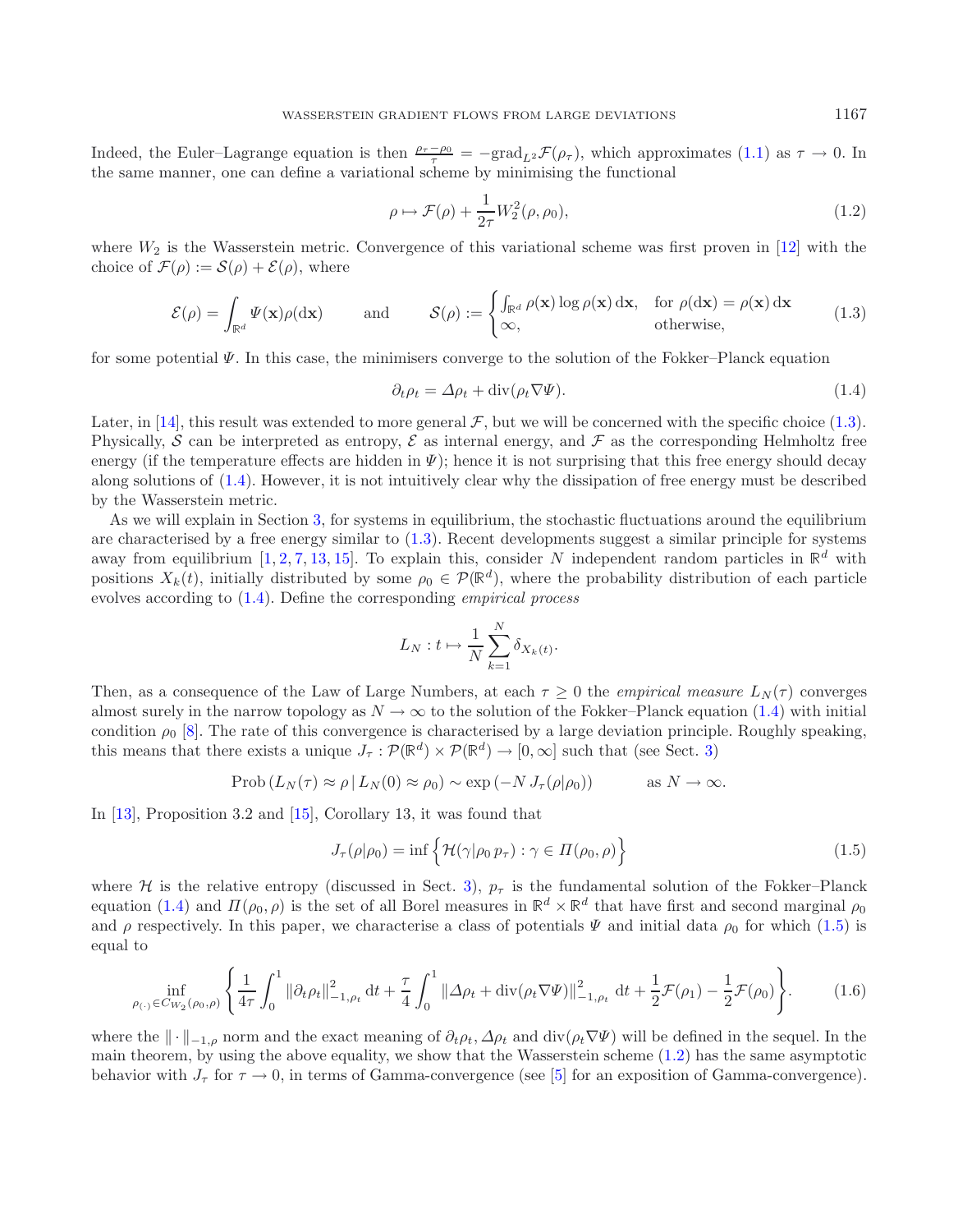**Theorem 1.1.** Let  $\rho_0 = \rho_0(x)dx \in \mathcal{P}_2(\mathbb{R})$  be absolutely continuous with respect to the Lebesgue measure and with density  $\rho_0(x)$  being bounded from below by a positive constant in every compact set. Assume that  $\int_{\mathbb{R}} |\nabla \Psi(x)|^2 \rho_0(dx)$  and the Fisher information  $I(\rho_0)$  (introduced in Sect. [2\)](#page-2-0) are finite, and that  $\Psi$  satisfies *either Assumption [4.1](#page-6-0) or [4.4](#page-7-0) (introduced in Sect. [4\)](#page-6-1). Then we have*

<span id="page-2-2"></span><span id="page-2-1"></span>
$$
J_{\tau}(\cdot|\rho_0) - \frac{W_2^2(\rho_0, \cdot)}{4\tau} \xrightarrow[\tau \to 0]{} \frac{1}{2} \mathcal{F}(\cdot) - \frac{1}{2} \mathcal{F}(\rho_0), \qquad \text{in } \mathcal{P}_2(\mathbb{R}). \tag{1.7}
$$

Here  $\mathcal{P}_2(\mathbb{R})$  denotes the space of probability measures on  $\mathbb{R}$  having finite second moment. Actually, we will prove Mosco convergence of [\(1.7\)](#page-2-1), *i.e.* in Theorem [5.1](#page-12-0) we prove that the Gamma-convergence lower bound holds for any sequence in  $\mathcal{P}_2(\mathbb{R})$ , equipped with the narrow topology, and in Theorem [6.1](#page-13-0) we prove the existence of the recovery sequence in the Wasserstein topology. This is equivalent to having Gamma convergence in both topologies.

In the Wasserstein topology, the Gamma-convergence [\(1.7\)](#page-2-1) immediately implies:

$$
\tau J_{\tau}(\cdot | \rho_0) \frac{\Gamma}{\tau \to 0} \frac{1}{4} W_2^2(\rho_0, \cdot) \qquad \text{in } \mathcal{P}_2(\mathbb{R}). \tag{1.8}
$$

For a system of Brownian particles, i.e.  $\Psi \equiv 0$ , statement [\(1.8\)](#page-2-2) can also be found in [\[13](#page-22-2)]. Together, the two statements [\(1.7\)](#page-2-1) and [\(1.8\)](#page-2-2) make up an asymptotic development of the rate  $J_{\tau}$  for small  $\tau$ , *i.e.* 

$$
J_{\tau}(\rho|\rho_0) \approx \frac{1}{2}\mathcal{F}(\rho) - \frac{1}{2}\mathcal{F}(\rho_0) + \frac{1}{4\tau}W_2^2(\rho_0, \rho).
$$

Apart from the factor  $1/2$  and the constant  $\mathcal{F}(\rho_0)$ , which do not affect the minimisers, this approximation indeed corresponds to the functional defining the time-discrete variational scheme [\(1.2\)](#page-1-3) from [\[12\]](#page-22-0).

For  $\Psi = 0$ , the main statement [\(1.7\)](#page-2-1) was proven in [\[1](#page-21-1)] in a subset of  $\mathcal{P}_2(\mathbb{R})$  consisting of measures that are sufficiently close to a uniform distribution on a compact interval. In  $[15]$  $[15]$ , it was proven that whenever  $(1.7)$  holds for  $\Psi = 0$ , then it also holds for any  $\Psi \in C_b^2(\mathbb{R}^d)$ . Both papers make use of the specific form of the fundamental solution of [\(1.4\)](#page-1-1). In [\[7\]](#page-21-3), [\(1.7\)](#page-2-1) was shown for Gaussian measures on the real line. The novelty of the present paper lies in the use of large deviations in the space of trajectories rather than conditional large deviations of the form [\(1.5\)](#page-1-2). The conditional large deviations are obtained by a contraction. This provides us with an alternative formulation of the rate functional from which, formally, the Gamma lower bound follows immediately. Moreover, this approach allows us to prove the Gamma convergence in a much more general context.

All theorems in this paper are valid in higher dimensions except for the existence of the recovery sequence. There are a number of reasons why, at least by the approach of this paper, the argument fails in higher dimensions. First of all, in the proof of Lemma [6.3](#page-14-0) we use an explicit formula of optimal transport maps in terms of cumulative distribution functions. Secondly, the proof of the same lemma in higher dimensions would require regularity and global estimates of derivates of the transport map, which are still unknown today (see for example [\[17\]](#page-22-4), p. 141).

The required concepts of this paper are introduced in Section [2.](#page-2-0) In Section [3,](#page-5-0) we explain the concept of large deviations in the case of an equilibrium system, introduce the dynamical particle system that we study more precisely, and discuss the conditional large deviations for this system. The alternative form of the functional  $J_{\tau}$ is proven in Section [4](#page-6-1) *via* the path-wise large deviation principles. Finally, in Section [5](#page-12-1) we prove the Gammaconvergence lower bound, and in Section [6](#page-13-1) the existence of the recovery sequence.

# 2. Preliminaries

<span id="page-2-0"></span>By the nature of this study, we need a combination of techniques from probability theory, mostly from the theory of large deviations, and from functional analysis, mostly from the gradient flow calculus as set out in [\[3](#page-21-0)]. Let us introduce these concepts here.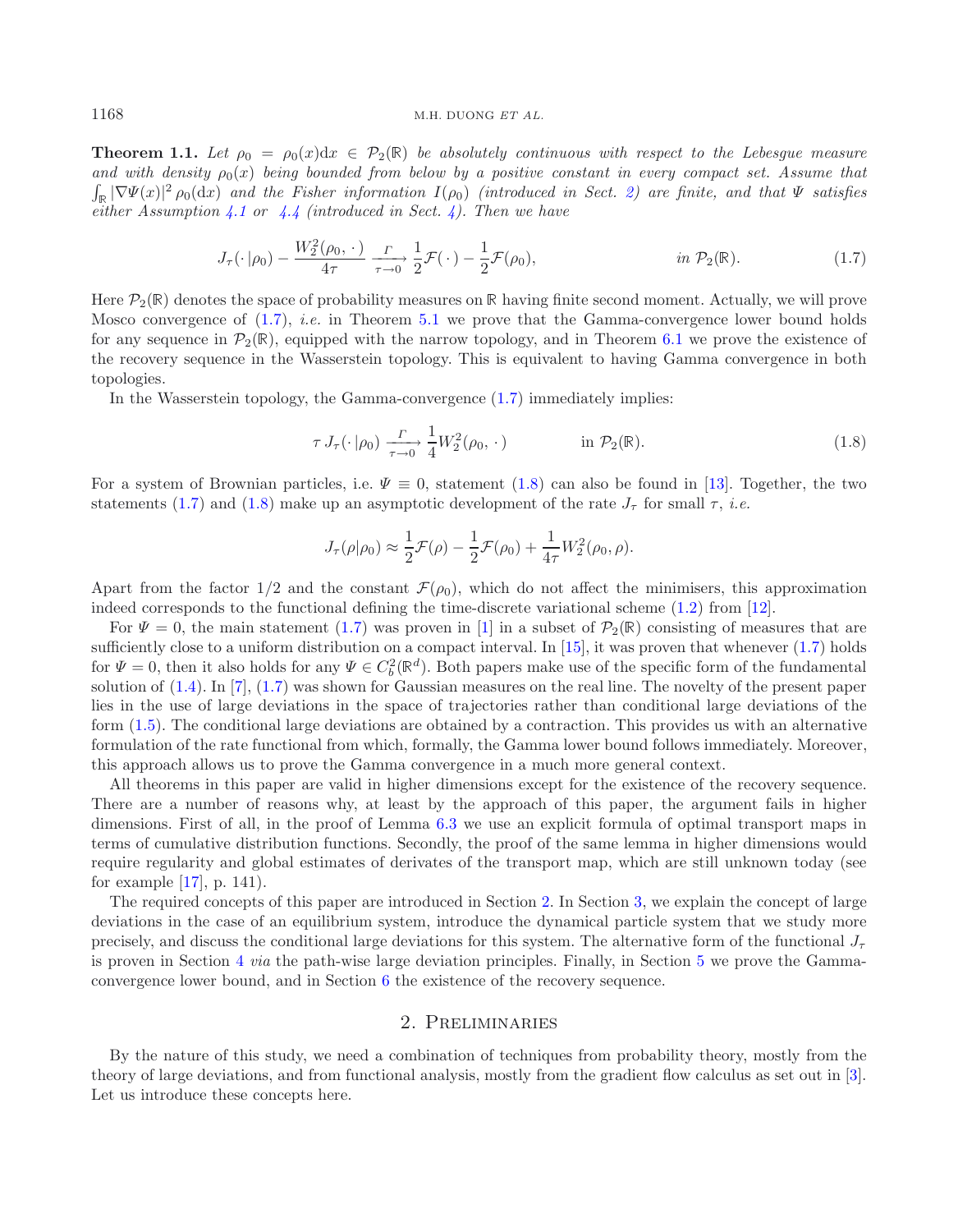#### **2.1. Topological measure spaces**

Unless otherwise stated, the space of probability measures  $\mathcal{P}(\mathbb{R}^d)$  will be endowed with the narrow topology, defined by convergence against continuous bounded test functions:

$$
\rho_t \to \rho
$$
 as  $t \to 0$  if and only if  $\int_{\mathbb{R}^d} \phi \, d\rho_t \to \int_{\mathbb{R}^d} \phi \, d\rho$  for all  $\phi \in C_b(\mathbb{R}^d)$ .

We sometimes identify measures with densities when possible, which is typically the case if a measure has finite entropy. The space  $\mathcal{P}_2(\mathbb{R}^d) = \{ \rho \in \mathcal{P}(\mathbb{R}^d) : \int |\mathbf{x}|^2 \rho(\mathrm{d}\mathbf{x}) < \infty \}$  will be endowed with the topology generated by the Wasserstein metric W<sub>2</sub>. The Wasserstein distance of two measures  $\rho_0, \rho \in \mathcal{P}_2(\mathbb{R}^d)$  is defined via

$$
W_2^2(\rho_0,\rho)=\inf_{\gamma\in\Pi(\rho_0,\rho)}\left\{\int_{\mathbb{R}^d}\int_{\mathbb{R}^d}|\mathbf{x}-\mathbf{y}|^2d\gamma\right\}.
$$

We note that convergence in the Wasserstein topology is equivalent to narrow convergence together with convergence of second moments [\[17\]](#page-22-4), Theorem 7.12.

#### **2.2. Continuous and absolutely continuous curves**

We write  $C([0, 1], \mathcal{P}(\mathbb{R}^d))$  for the space of narrowly continuous curves  $[0, 1] \to \mathcal{P}(\mathbb{R}^d)$ , and  $C(\rho_0, \rho)$  for the space of narrowly continuous curves  $[0, 1] \rightarrow \mathcal{P}(\mathbb{R}^d)$  starting in  $\rho_0$  and ending in  $\rho$ . Similarly, for Wassersteincontinuous curves in  $\mathcal{P}_2(\mathbb{R}^d)$  we write  $C_{W_2}([0,1], \mathcal{P}_2(\mathbb{R}^d))$  and  $C_{W_2}(\rho_0, \rho)$ .

Furthermore, we use two different notions of absolutely continuous curves. The first notion is taken from [\[6](#page-21-6)], Definition 4.1. Let  $\mathcal{D} = C_c^{\infty}(\mathbb{R}^d)$  be the space of test functions with the corresponding topology (see [\[16](#page-22-5)], Sect. 6.2), let  $\mathcal{D}'$  be its dual, consisting of the associated distributions, and let  $\langle , \rangle$  be the dual pairing between D' and D. We will identify a measure  $\rho \in \mathcal{P}(\mathbb{R}^d)$  with a distribution by setting  $\langle \rho, f \rangle := \int f d\rho$ . Denote by  $\mathcal{D}_K \subset \mathcal{D}$  the subspace of all Schwartz functions with compact support  $K \subset \mathbb{R}^d$ . Then a curve  $\rho_{\langle \cdot \rangle} : [0,1] \to \mathcal{D}'$  is said to *be absolutely continuous in the distributional sense* if for each compact set  $K \subset \mathbb{R}^d$  there is a neighborhood  $U_K$  of 0 in  $\mathcal{D}_K$  and an absolutely continuous function  $G_K : [0,1] \to \mathbb{R}$  such that

<span id="page-3-2"></span>
$$
|\langle \rho_{t_2}, f \rangle - \langle \rho_{t_1}, f \rangle| \leq |G_K(t_2) - G_K(t_1)|,
$$

<span id="page-3-0"></span>for all  $0 < t_1, t_2 < 1$  and  $f \in U_K$ . Note that if a curve  $\rho_{(\cdot)} : [0,1] \to \mathcal{D}'$  is absolutely continuous then the derivative in the distributional sense  $\partial_t \rho_t = \lim_{\tau \to 0} \frac{1}{\tau} (\rho_{t+\tau} - \rho_t)$  exists for almost all  $t \in [0,1]$ .

<span id="page-3-1"></span>Secondly, we say a curve  $\rho_{(\cdot)}:[0,1]\to\mathcal{P}_2(\mathbb{R}^d)$  is *absolutely continuous in the Wasserstein sense* if there exists a  $g \in L^1(0,1)$  such that

$$
W_2(\rho_{t_1}, \rho_{t_2}) \le \int_{t_1}^{t_2} g(t) dt
$$

for all  $0 < t_1 \le t_2 < 1$  (see for example [\[3](#page-21-0)], Def. 1.1.1).

Sufficient conditions for absolute continuity in the Wasserstein sense are given by the following useful lemma:

**Lemma 2.1** ([\[3\]](#page-21-0), Theorem 8.3.1). Let  $\rho(\cdot): (0, \tau) \to \mathcal{P}(\mathbb{R}^d)$  be a narrowly continuous curve and let  $\mathbf{v}_{(\cdot)}$  be a *vector field such that the continuity equation holds:*

$$
\partial_t \rho_t + \text{div}(\rho_t \mathbf{v}_t) = 0 \qquad \text{in distributional sense.} \tag{2.1}
$$

*If*

$$
\rho_0 \in \mathcal{P}_2(\mathbb{R}^d) \text{ and } \int_0^\tau \|\mathbf{v}_t\|_{L^2(\rho_t)}^2 dt < \infty \tag{2.2}
$$

*then*  $\rho_t \in \mathcal{P}_2(\mathbb{R}^d)$  *for all*  $0 < t < \tau$  *and*  $\rho_{(\cdot)}$  *is absolutely continuous in the Wasserstein sense.* 

**Remark 2.2.** We point out that the hypothesis in Lemma [2.1](#page-3-0) requires a priori that the curve  $\rho_{(\cdot)}$  lies in  $\mathcal{P}_2(\mathbb{R}^d)$ , but the proof actually shows that the condition [\(2.2\)](#page-3-1) implies the whole curve to be in  $\mathcal{P}_2(\mathbb{R}^d)$  (and it is absolutely continuous in the Wasserstein sense).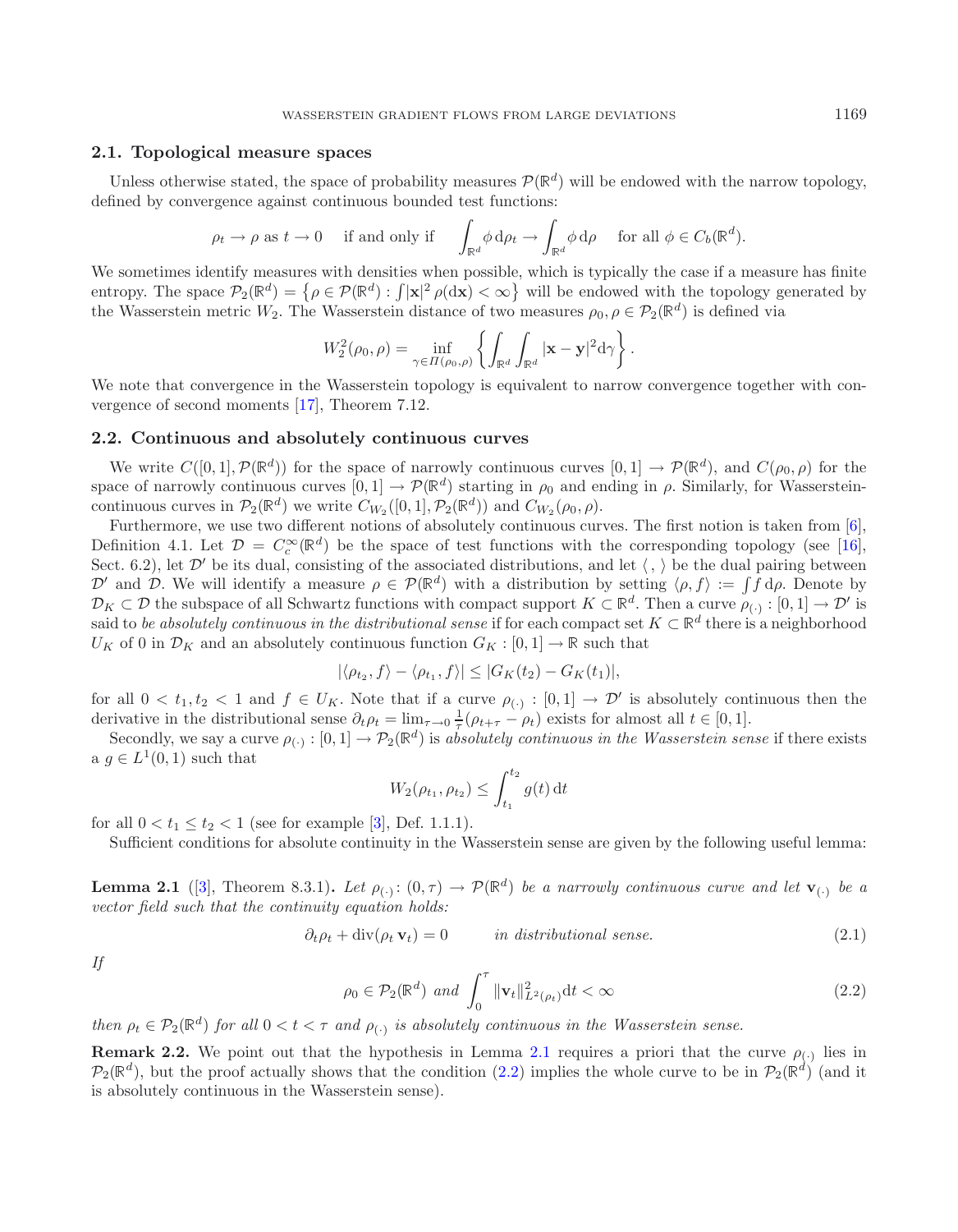## <span id="page-4-2"></span>**2.3. The tangent space**

For an absolutely continuous curve in the Wasserstein sense  $\rho_{(.)}$  there is a unique Borel field  $\mathbf{v}_t \in V(\rho_t)$  :=  ${\overline{\nabla f : f \in \mathcal{D}}}^{L^2(\rho_t)}$  such that the continuity equation [\(2.1\)](#page-3-2) holds [\[3](#page-21-0)], Theorem 8.3.1. This motivates the iden-tification of the tangent space<sup>[3](#page-4-0)</sup> of  $\mathcal{P}_2(\mathbb{R}^d)$  at  $\rho$  with all  $s \in \mathcal{D}'$  for which there exists a  $\mathbf{v} \in V(\rho)$  such that

$$
s + \operatorname{div}(\rho \mathbf{v}) = 0 \qquad \text{in distributional sense.} \tag{2.3}
$$

The following inner product on the tangent space at  $\rho$  is the metric tensor corresponding to the Wasserstein metric [\[14\]](#page-22-1)

<span id="page-4-5"></span>
$$
(s_1, s_2)_{-1,\rho} := \int_{\mathbb{R}^d} \mathbf{v}_1 \cdot \mathbf{v}_2 \, d\rho,
$$

where  $v_1$  and  $v_2$  are associated with  $s_1$  and  $s_2$  through [\(2.3\)](#page-4-1). The corresponding norm coincides with the dual operator norm on  $\mathcal{D}'$ 

<span id="page-4-6"></span>
$$
||s||_{-1,\rho}^2 := \sup_{f \in \mathcal{D}} \left\{ 2\langle s,f \rangle - \int_{\mathbb{R}^d} |\nabla f|^2 \mathrm{d}\rho \right\}.
$$
 (2.4)

This norm is closely related to the Wasserstein metric through the Benamou–Brenier formula [\[4\]](#page-21-7)

$$
W_2(\rho_0, \rho_1)^2 = \min \left\{ \int_0^1 \|\partial_t \rho_t\|_{-1, \rho_t}^2 \, \mathrm{d}t : \rho_t|_{t=0} = \rho_0 \text{ and } \rho_t|_{t=1} = \rho_1 \right\}.
$$
 (2.5)

#### **2.4. Relevant functionals**

We sometimes write  $\Delta \rho$  and div( $\rho \nabla \Psi$ ) for the functionals in  $\mathcal{D}'$  defined by

$$
\langle \Delta \rho, f \rangle := \int_{\mathbb{R}^d} \Delta f \, \mathrm{d}\rho \qquad \text{and} \qquad \langle \mathrm{div}(\rho \nabla \Psi), f \rangle := - \int \nabla \Psi \cdot \nabla f \, \mathrm{d}\rho.
$$

For  $\rho \in \mathcal{P}_2(\mathbb{R}^d)$ , we define the *Fisher information* 

<span id="page-4-4"></span><span id="page-4-3"></span>
$$
I(\rho) := \begin{cases} \int_{\mathbb{R}^d} \frac{|\nabla \rho(x)|^2}{\rho(x)} dx & \text{if } \rho(\mathrm{d}x) = \rho(x) \,\mathrm{d}x \text{ and } \sqrt{\rho} \in H^1(\mathbb{R}^d), \\ \infty & \text{otherwise,} \end{cases}
$$
(2.6)

where  $\nabla \rho$  is the distributional derivative of  $\rho$ . By using [\(2.4\)](#page-4-2), it is straightforward to see that  $\|\Delta \rho\|_{\mathbb{L}^1(\rho)}^2 \leq I(\rho)$ , where the inequality turns to equality when the right hand is finite. Similarly we have that  $\|\operatorname{div}(\rho \nabla \Psi)\|_{-1,\rho}^2 \leq$  $\int |\nabla \Psi|^2 d\rho$ . Here equality holds whenever  $\int_{\mathbb{R}} |\nabla \Psi|^2 d\rho < \infty$ , which is certainly true if  $\Psi$  satisfies assumptions [\(4.1\)](#page-6-0) and  $\rho \in \mathcal{P}_2(\mathbb{R}^d)$ .

<span id="page-4-0"></span>Observe that in Theorem [1.1](#page-1-4) we assume finiteness of  $I(\rho_0)$  and  $\int_{\mathbb{R}} |\nabla \Psi|^2 d\rho_0$ . As a consequence of the HWI inequality [\[18](#page-22-6)], Corollary 20.13, these conditions, together with Assumptions [4.1](#page-6-0) and [4.4,](#page-7-0) imply that the free energy  $S(\rho_0) + \mathcal{E}(\rho_0)$  is also finite.

## **2.5. Chain rule**

We conclude this section with a chain rule for the free energy  $(1.3)$  on absolutely continuous curves.

**Lemma 2.3.** *Let*  $\Psi \in C^2(\mathbb{R}^d)$  *be bounded from below and*  $\lambda$ -convex for some  $\lambda \in \mathbb{R}$  (see [\[17](#page-22-4)], Sect. 2.1.3). *Assume also that*  $\rho_{(\cdot)} : (0, \tau) \to \mathcal{P}_2(\mathbb{R}^d)$  *is an absolutely continuous curve in the Wasserstein sense, that satisfies the conditions*  $\mathcal{E}(\rho_t), \mathcal{S}(\rho_t) < \infty \quad \forall t \in [0, \tau]$  *and* 

$$
\int_0^\tau \left( \int_{\mathbb{R}^d} |\nabla \Psi(x)|^2 \rho_t(x) \, \mathrm{d}x + I(\rho_t) \right) \, \mathrm{d}t < \infty. \tag{2.7}
$$

<span id="page-4-1"></span>

<sup>&</sup>lt;sup>3</sup>Here we like to point out that in [\[3](#page-21-0)] the tangent space is identified with the set of velocity fields  $V(\rho)$ .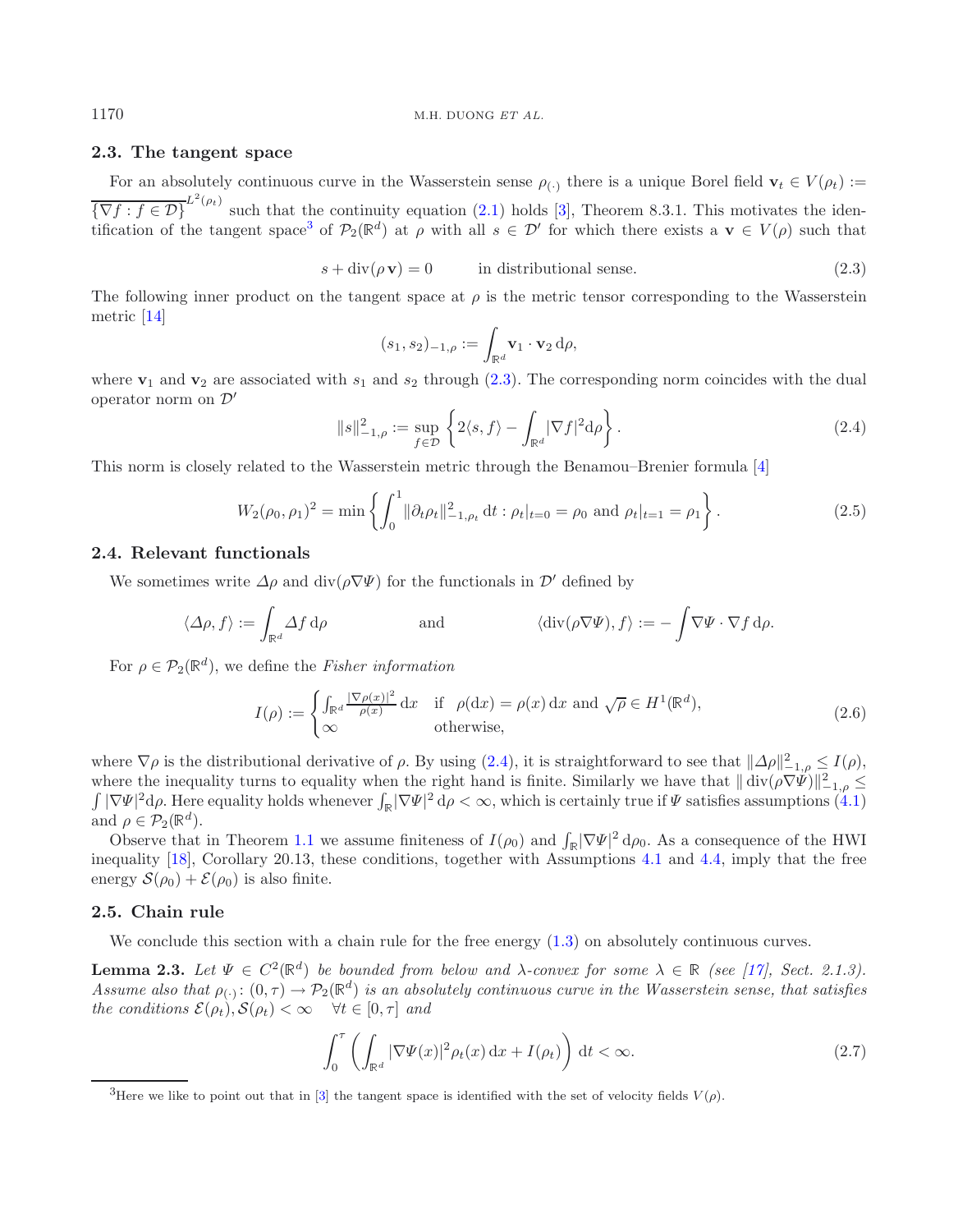*Then*  $t \to \mathcal{F}(\rho_t)$  *is absolutely continuous and for a.e.*  $t \in [0, \tau]$  *we have* 

<span id="page-5-3"></span>
$$
\frac{\mathrm{d}}{\mathrm{d}t}\mathcal{F}(\rho_t) = -\left(\Delta\rho_t + \mathrm{div}(\rho_t \nabla \Psi), \partial_t \rho_t\right)_{-1,\rho_t}.\tag{2.8}
$$

*Proof.* This lemma is a direct consequence of [\[3](#page-21-0)], Theorem 10.3.18. All conditions of this theorem are easily checked; the only non-trivial condition may be  $\int_0^{\tau} |\partial \mathcal{F}|(\rho_t)| \dot{\rho}_t | dt < \infty$ , where  $|\partial \mathcal{F}|(\rho_t)$  is the metric slope and  $|\dot{\rho}_t|$  is the metric derivative (see [\[3\]](#page-21-0), Sects. 1.1 and 1.2). This is true, since by [3], Theorems 10.4.13 and 8.3.1 and [\(2.7\)](#page-4-3):

$$
\int_0^{\tau} |\partial \mathcal{F}|(\rho_t) | \dot{\rho}_t | dt \leq \frac{1}{2} \int_0^{\tau} |\partial \mathcal{F}|^2(\rho_t) dt + \frac{1}{2} \int_0^{\tau} |\dot{\rho}_t|^2 dt
$$
  
\n
$$
\leq \frac{1}{2} \int_0^{\tau} \int \left| \nabla \Psi(x) + \frac{\nabla \rho_t(x)}{\rho_t(x)} \right|^2 \rho_t(x) dx dt + \frac{1}{2} \int_0^{\tau} ||\partial_t \rho_t||_{-1, \rho_t}^2 dt
$$
  
\n
$$
\leq \int_0^{\tau} \int |\nabla \Psi(x)|^2 \rho_t(x) dx dt + \int_0^{\tau} I(\rho_t) dt + \frac{1}{2} \int_0^{\tau} ||\partial_t \rho_t||_{-1, \rho_t}^2 dt < \infty.
$$

#### 3. Particle system and conditional large deviations

<span id="page-5-0"></span>In this section we first explain the concept of large deviations with a simple model particle system. Then, we introduce the dynamic particle system that we study more precisely, and discuss the large deviation principle for this system.

Consider a system of N independent random particles in  $\mathbb{R}^d$  (without dynamics), where the positions  $\mathbf{X}_1,\ldots,\mathbf{X}_N$  are identically distributed with law  $\rho_0$ . Then, as a consequence of the Law of Large Numbers, the empirical measure  $L_N = \frac{1}{N} \sum_{k=1}^N \delta_{\mathbf{X}_k}$  converges almost surely to  $\rho_0$  in the narrow topology as  $N \to \infty$  ([\[8](#page-21-4)], Thm. 11.4.1). Naturally, this also implies weak convergence:

<span id="page-5-2"></span>
$$
\lim_{N \to \infty} \text{Prob}(L_N \in C) = \delta_{\rho_0}(C)
$$

for all narrow continuity sets  $C \subset \mathcal{P}(\mathbb{R}^d)$ . A large deviation principle quantifies the exponential rate of convergence to 0 (or 1). More precisely, we say the system satisfies a large deviation principle in  $\mathcal{P}(\mathbb{R}^d)$  with (unique) *rate*  $J : \mathcal{P}(\mathbb{R}^d) \to [0,\infty]$  if J is lower semicontinuous, and for all sets  $U \subset \mathcal{P}(\mathbb{R}^d)$  there holds (see, for example [\[9](#page-21-8)])

$$
-\inf_{U^{\circ}} J \le \liminf_{N \to \infty} \frac{1}{N} \log \text{Prob}(L_N \in U^{\circ}) \le \limsup_{N \to \infty} \frac{1}{N} \log \text{Prob}(L_N \in \overline{U}) \le -\inf_{\overline{U}} J.
$$

<span id="page-5-1"></span>In addition, we say a rate functional is *good* if it has compact sub-level sets. By Sanov's Theorem ([\[9](#page-21-8)], Thm. 6.2.10), our model example indeed satisfies a large deviation principle, where the good rate functional  $J(\rho)$ is the relative entropy

$$
\mathcal{H}(\rho|\rho^0) := \begin{cases} \int \log(\frac{d\rho}{d\rho^0}) d\rho, & \text{if } \rho \ll \rho^0, \\ \infty, & \text{otherwise.} \end{cases}
$$

In this example we see the (relative) entropy appearing naturally from a limit of a simple particle system.

Let us now consider our particle system with dynamics, and study its Sanov-type large deviations. To define the system more precisely, let  $\mathbf{X}_1(t), \mathbf{X}_2(t),...$  be a sequence of independent random processes in  $\mathbb{R}^d$ . Assume that the initial values are fixed deterministically by some  $\mathbf{X}_1(0) = \mathbf{x}_1, \mathbf{X}_2(0) = \mathbf{x}_2, \dots$  in such a way that<sup>[4](#page-5-1)</sup>

$$
L_N(0) \to \rho_0 \qquad \qquad \text{narrowly for some given } \rho_0 \in \mathcal{P}(\mathbb{R}^d). \tag{3.1}
$$

<sup>&</sup>lt;sup>4</sup>The reason behind this specific initial condition is that we want to somehow condition on  $L_N = \rho$ , which is a measure-0 set.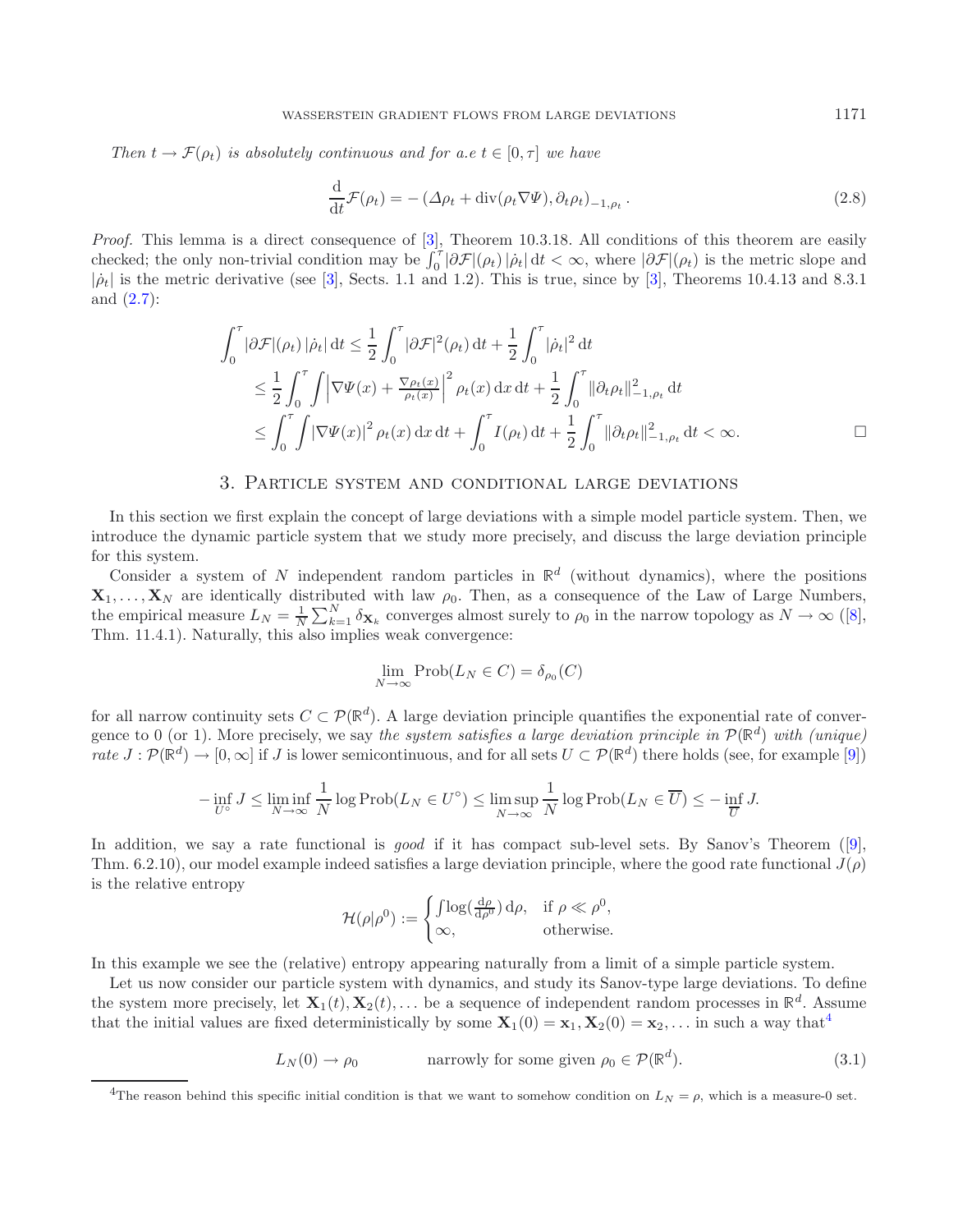The evolution of the system is prescribed by the same transition probability for each particle Prob( $\mathbf{X}_k(t) \in$  $d\mathbf{y}|\mathbf{X}_k(0) = \mathbf{x}) = p_t(d\mathbf{y}|\mathbf{x})$ . Naturally, for such probability there must hold  $p_t(d\mathbf{y}|\mathbf{x}) \to \delta_{\mathbf{x}}(d\mathbf{y})$  narrowly as  $t \to 0$ , and it should evolve according to [\(1.4\)](#page-1-1). We thus define  $p_t$  to be the fundamental solution of (1.4)<sup>[5](#page-6-2)</sup>.

Again by the law of large numbers  $L_N(\tau) \to \rho_\tau$  almost surely in  $\mathcal{P}(\mathbb{R}^d)$ , where  $\rho_\tau = \rho_0 * p_\tau$ , the solution of [\(1.4\)](#page-1-1) at time  $\tau$  with initial condition  $\rho_0$ . In addition, the empirical measure  $L_N(\tau)$  satisfies a large deviation principle

$$
\text{Prob}\left(L_N(\tau) \approx \rho\right) \sim \exp\left(-NJ_\tau(\rho|\rho_0)\right) \quad \text{as } N \to \infty
$$

<span id="page-6-1"></span>with good rate functional [\(1.5\)](#page-1-2). Observe that  $J_{\tau}(\cdot|\rho_0) \geq 0$  is minimised by  $\rho_0 * p_{\tau}$ .

# <span id="page-6-3"></span><span id="page-6-0"></span>4. Large deviations of trajectories

In this section we prove, under suitable assumptions for  $\rho_0$  and  $\Psi$ , the equivalence of the rate functionals [\(1.5\)](#page-1-2) and [\(1.6\)](#page-1-5). The latter form will be used to prove the main Gamma convergence theorem. First, the large deviations of the empirical process is derived. To this aim we will need to distinguish between two different types of potentials Ψ. Next, we transform these large deviation principles back to the large deviations of the empirical measure  $L<sub>N</sub>(\tau)$  by a contraction principle, and finally show that the resulting rate functionals are the same for both cases.

In the first case we consider potentials that satisfy the following

**Assumption 4.1** (The subquadratic case). Let  $\Psi \in C^2(\mathbb{R}^d)$  such that

- 1.  $\Psi$  is bounded from below,
- <span id="page-6-4"></span>2. there is a  $C_0 > 0$  such that  $|\mathbf{x}||\nabla \Psi(\mathbf{x})| \leq C_0(1+|\mathbf{x}|^2)$  for all  $\mathbf{x} \in \mathbb{R}^d$ ,
- 3.  $\Psi$  is  $\lambda$ -convex for some  $\lambda \in \mathbb{R}$ ,
- 4. there exists constants  $0 \leq C_1 < \frac{1}{4}$  and  $C_2, C_3 \in \mathbb{R}^+$  such that  $|\Delta \Psi(\mathbf{x})| \leq C_1 |\nabla \Psi(\mathbf{x})|^2 + C_2 \Psi(\mathbf{x}) + C_3$ .

Note that the second assumption indeed implies  $|\Psi(\mathbf{x})| \leq C_0(1+|\mathbf{x}|^2)$ . Under Assumption [4.1,](#page-6-0) combined with initial condition [\(3.1\)](#page-5-2), the empirical process  $\{L_N(t)\}_{0\leq t\leq \tau}$  satisfies a large deviation principle in  $C([0, \tau], \mathcal{P}(\mathbb{R}^d))$ with good rate functional [\[6\]](#page-21-6), Theorem 4.5

$$
\tilde{J}_{\tau}(\rho_{(\cdot)}) = \frac{1}{4} \int_0^{\tau} \|\partial_t \rho_t - \Delta \rho_t - \operatorname{div}(\rho_t \nabla \Psi)\|_{-1, \rho_t}^2 dt,\tag{4.1}
$$

<span id="page-6-2"></span>if the curve  $\rho_{(\cdot)}$  is absolutely continuous in the distributional sense; else we set  $\tilde{J}_{\tau}$  to  $\infty$ . It follows from a con-traction principle [\[9](#page-21-8)], Theorem 4.2.1 and a change of variables  $t \mapsto t/\tau$  that the conditional rate functional [\(1.5\)](#page-1-2) can also be written as

$$
J_{\tau}(\rho|\rho_0) = \inf_{\rho_{(\cdot)} \in C(\rho_0, \rho)} \frac{1}{4\tau} \int_0^1 \|\partial_t \rho_t - \tau(\Delta \rho_t + \text{div}(\rho_t \nabla \Psi))\|_{-1, \rho_t}^2 dt.
$$
 (4.2)

**Remark 4.2.** The first assumption guarantees that the functional  $\mathcal{E} : \mathcal{P}(\mathbb{R}^d) \to (-\infty, \infty]$  is well defined. The last two assumptions are not necessary to derive  $(4.1)$ ; however we will need them in the sequel.

**Remark 4.3.** In [\(4.2\)](#page-6-4) we implicitly set  $\frac{1}{4\tau} \int_0^1 ||\partial_t \rho_t - \tau(\Delta \rho_t + \text{div}(\rho_t \nabla \Psi))||^2_{-1,\rho_t} dt = \infty$  if the curve is not absolutely continuous in distributional sense. Therefore, from now on, we shall only consider curves in  $C(\rho_0, \rho)$ or  $C_{W_2}(\rho_0, \rho)$  that are absolutely continuous in distributional sense.

$$
d\mathbf{X}_k(t) = -\nabla\Psi(\mathbf{X}_k(t)) dt + \sqrt{2} d\mathbf{W}_k(t), \quad k = 1, \cdots, N
$$

where  $\mathbf{W}_1, \ldots, \mathbf{W}_N$  are independent Wiener processes.

<sup>&</sup>lt;sup>5</sup>Equivalently, we can define the dynamics of  $\mathbf{X}_1,\ldots,\mathbf{X}_N$  by the Itō stochastic equations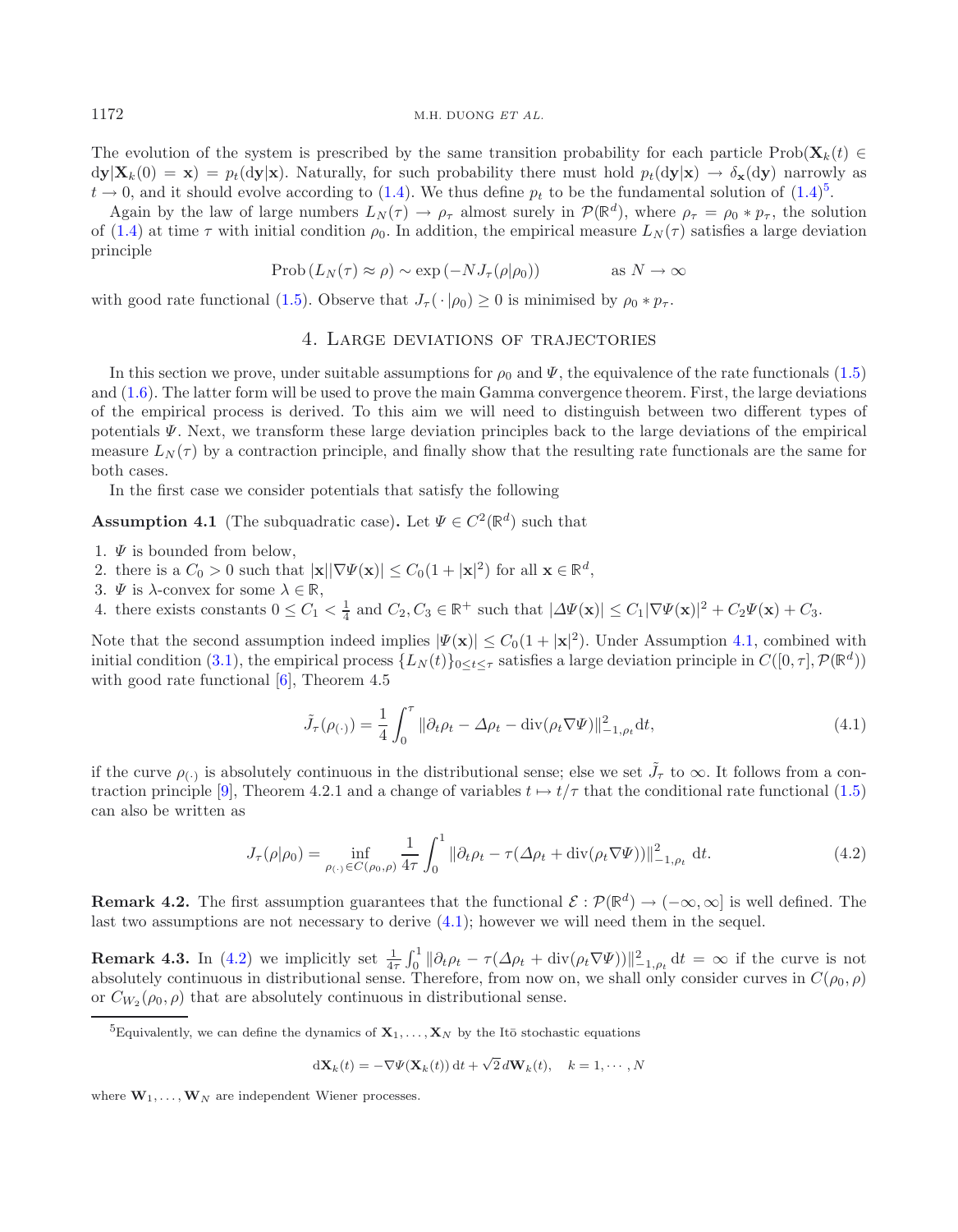In the second case we require a combination of assumptions on  $\Psi$  that were taken from [\[10,](#page-21-9) [11\]](#page-21-10):

**Assumption 4.4** (The superquadratic case). Let  $\Psi \in C^4(\mathbb{R}^d)$  such that:

- 1.  $\Psi$  is  $\lambda_{\Psi}$ -convex for some  $\lambda_{\Psi} \in \mathbb{R}$ ;
- 2.  $\int_{\mathbb{R}^d} \Psi(\mathbf{x}) e^{-2\Psi(\mathbf{x})} \, \mathrm{d}\mathbf{x} < \infty;$

3.  $\Psi$  has superquadratic growth at infinity, *i.e.*  $\lim_{|\mathbf{x}| \to \infty} \frac{\Psi(\mathbf{x})}{|\mathbf{x}|^2} = +\infty$ ;

4. There exists an  $\omega \in C(\mathbb{R}_+ \cup \{0\})$  with  $\omega(0) = 0$  and an  $\alpha \geq 1$  such that  $\lim_{x \to \infty} \frac{\omega(\mathbf{x})}{|\mathbf{x}|^{\alpha}} \to 0$ , and for all  $\mathbf{x}, \mathbf{y} \in \mathbb{R}^d$ 

<span id="page-7-0"></span>
$$
\Psi(\mathbf{y}) - \Psi(\mathbf{x}) \le \omega(|\mathbf{y} - \mathbf{x}|)(1 + \Psi(\mathbf{x})),
$$
  

$$
|\Psi(\mathbf{y}) - \Psi(\mathbf{x})|^2 \le \omega(|\mathbf{y} - \mathbf{x}|)(1 + |\nabla\Psi(\mathbf{x})|^2 + \Psi(\mathbf{x}));
$$

5.  $2\Delta\Psi \le A|\nabla\Psi|^2 + B$  for some  $0 < A < 1$  and  $B > 0$ ;

6.  $\zeta := |\nabla \Psi|^2 - 2\Delta \Psi$  has superquadratic growth at infinity, *i.e.*  $\lim_{|\mathbf{x}| \to \infty} \frac{\zeta(\mathbf{x})}{|\mathbf{x}|^2} = +\infty;$ 

7.  $\zeta$  is  $\lambda_{\zeta}$ -convex for some  $\lambda_{\zeta} \in \mathbb{R}$ .

Whenever Assumption [4.4](#page-7-0) and initial condition [\(3.1\)](#page-5-2) hold, then by ([\[10](#page-21-9)], Thm. 13.37) the process  $\{L_N(t)\}_{0\leq t\leq \tau}$ satisfies a large deviation principle in  $C_{W_2}([0, \tau], \mathcal{P}_2(\mathbb{R}^d))$  with good rate functional [\(4.1\)](#page-6-3).

<span id="page-7-1"></span>**Remark 4.5.** Contrary to the subquadratic case, the latter is actually a large deviation principle on the set of all continuous paths in  $\mathcal{P}_2(\mathbb{R}^d)$  with respect to the Wasserstein topology. Although we strongly believe that this is also true for the subquadratic case, it is very difficult to prove due to the fact that the functional  $\tilde{J}_\tau$  does not have Wasserstein-compact sub-level sets, and therefore it can not be a good rate functional in  $C_{W_2}([0, \tau], \mathcal{P}_2(\mathbb{R}^d))$ when  $\Psi$  is subquadratic.

Again, by a contraction principle and a simple change of variables, it follows from [\(4.1\)](#page-6-3) that [\(1.5\)](#page-1-2) must be equal to:

<span id="page-7-2"></span>
$$
J_{\tau}(\rho|\rho_0) = \inf_{\rho_{(\cdot)} \in C_{W_2}(\rho_0, \rho)} \frac{1}{4\tau} \int_0^1 \|\partial_t \rho_t - \tau(\Delta \rho_t + \text{div}(\rho_t \nabla \Psi))\|_{-1, \rho_t}^2 dt.
$$

Observe that in this case the infimum is taken over Wasserstein-continuous curves, while in the subquadratic case [\(4.2\)](#page-6-4) the infimum was over narrowly continuous curves. However, we will prove that under the extra assumption that  $\rho_0 \in \mathcal{P}_2(\mathbb{R}^d)$  and  $\mathcal{F}(\rho_0)$  is finite, even in the subquadratic case the infimum can be taken over  $C_{W_2}(\rho_0, \rho)$ . Actually, we will prove something even stronger, that we will need in the sequel, namely the following:

**Proposition 4.6.** *Let*  $\Psi \in C^2(\mathbb{R}^d)$  *satisfy Assumption [4.1.](#page-6-0) Let*  $\rho_0 \in \mathcal{P}_2(\mathbb{R}^d)$  *with*  $\mathcal{F}(\rho_0) < \infty$  *and assume*  $\rho_{(\cdot)} \in C(\rho_0, \rho)$  with  $\tilde{J}_{\tau}(\rho_{(\cdot)})$  finite. Then we have that  $\rho_t \in \mathcal{P}_2(\mathbb{R}^d)$  for every  $t \in [0,1]$  and, furthermore, the *curve*  $\rho_{(\cdot)}$  *is absolutely continuous in the Wasserstein sense, and*  $\mathcal{F}(\rho_t)$  *is absolutely continuous with respect to* t*. Finally, there holds:*

$$
\frac{1}{4\tau} \int_0^1 \|\partial_t \rho_t - \tau(\Delta \rho_t + \text{div}(\rho_t \nabla \Psi))\|_{-1,\rho_t}^2 \, \text{d}t \n= \frac{1}{4\tau} \int_0^1 \|\partial_t \rho_t\|_{-1,\rho_t}^2 \, \text{d}t + \frac{\tau}{4} \int_0^1 \|\Delta \rho_t + \text{div}(\rho_t \nabla \Psi)\|_{-1,\rho_t}^2 \, \text{d}t + \frac{1}{2} \mathcal{F}(\rho_1) - \frac{1}{2} \mathcal{F}(\rho_0).
$$

Before we prove this theorem we prove two auxiliary lemmas.

#### **Lemma 4.7.** *Assume that*

*1.*  $\mathcal{E}(\rho_0) < \infty$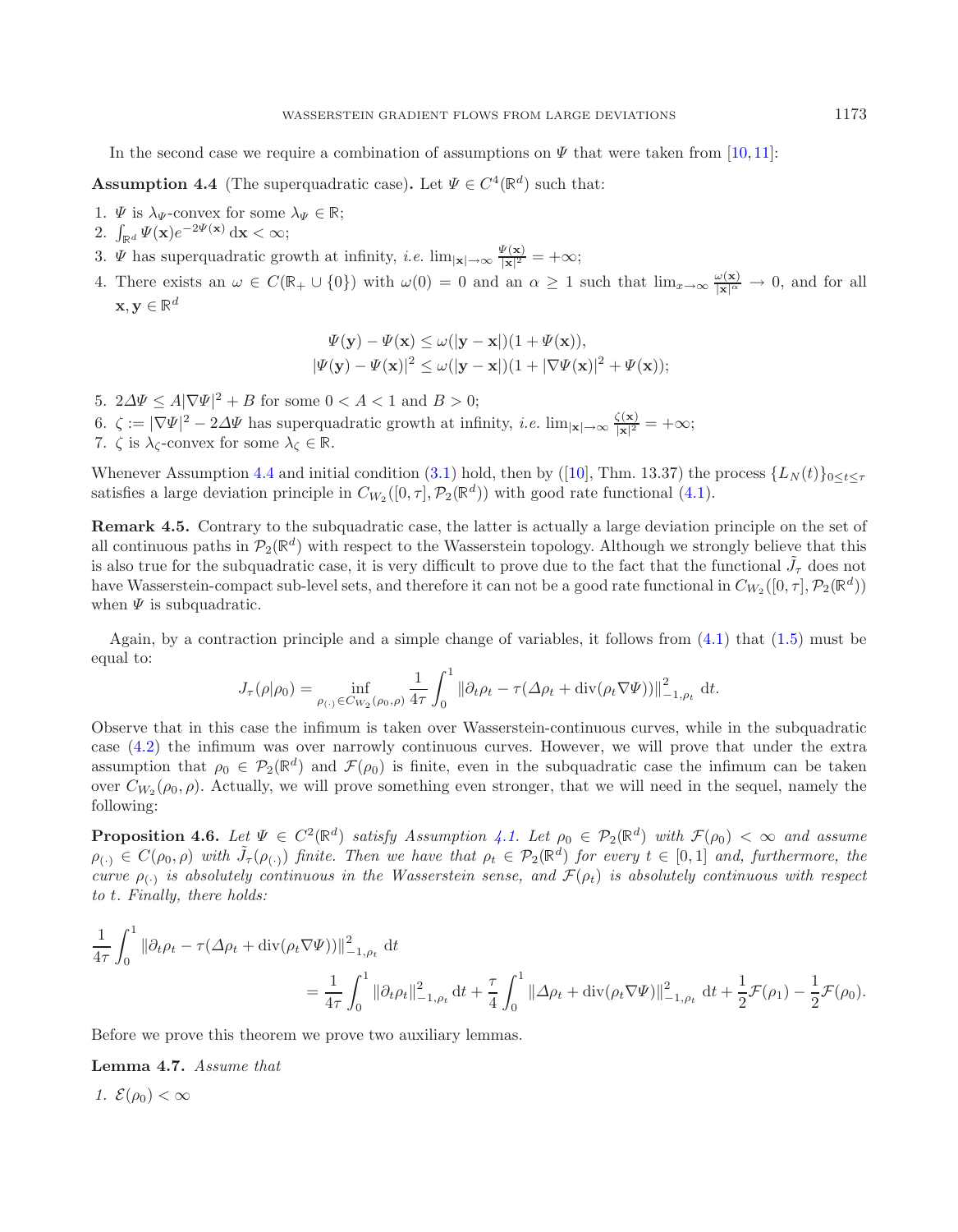2.  $\Psi \in C^2(\mathbb{R}^d)$  *satisfies Assumption [4.1,](#page-6-0) 3.*  $\rho_{(\cdot)} \in C(\rho_0, \rho),$ 4.  $\tilde{J}_{\tau}(\rho_{(\cdot)}) < \infty$ . *Then*  $\mathbf{r}$ 

<span id="page-8-2"></span>
$$
\int_0^\tau \int_{\mathbb{R}^d} |\nabla \Psi(\mathbf{x})|^2 \rho_t(\mathrm{d}\mathbf{x}) \, \mathrm{d}t < \infty. \tag{4.3}
$$

*Proof.* For simplicity we take  $\tau = 1$ . We will prove the following statement: there exist  $0 < \delta \leq 1$  and  $\alpha, \beta > 0$ that depend only on  $\Psi$  such that

$$
\alpha \sup_{t \in [0,\delta]} \int_{\mathbb{R}^d} |\Psi| \, \mathrm{d}\rho_t + \beta \int_0^\delta \int_{\mathbb{R}^d} |\nabla \Psi|^2 \, \mathrm{d}\rho_t \, \mathrm{d}t \le 8 \tilde{J}_1(\rho(\cdot)) + 4 |\inf \Psi| + 2 \int_{\mathbb{R}^d} \Psi \, \mathrm{d}\rho_0 + 2 \delta C_3. \tag{4.4}
$$

Obviously [\(4.3\)](#page-8-0) follows from [\(4.4\)](#page-8-1) by repeating it  $1/\delta$  times.

By [\[6\]](#page-21-6), Lemma 4.8, for any  $0 \leq s \leq 1$  we have

$$
4\tilde{J}_1(\rho_{(\cdot)}) \ge 4\tilde{J}_s(\rho_{(\cdot)}) = \sup_{f \in C_c^2(\mathbb{R}^d)} \int_{\mathbb{R}^d} f \, d\rho_s - \int_{\mathbb{R}^d} f \, d\rho_0 - \int_0^s \int_{\mathbb{R}^d} \left( \Delta f - \nabla \Psi \cdot \nabla f + \frac{1}{2} |\nabla f|^2 \right) d\rho_t \, dt. \tag{4.5}
$$

It is worth highlighting that in the above equality, the supremum is taken over  $C_c^2(\mathbb{R}^d)$  functions instead of  $\mathcal{D}$ .

The idea is to use two approximations of  $\Psi$  so that it can be chosen as a test function f in [\(4.5\)](#page-8-2). The first approximation is used to show that this inequality still holds if we take replace  $C_c^2(\mathbb{R}^d)$  by

 $A := \{ f \in C^2(\mathbb{R}^d) : f, \nabla f, \Delta f, \mathbf{x} f, |\nabla f| \, |\mathbf{x}| \text{ are all bounded} \}.$ 

Take an arbitrary  $f \in A$ . Define the bump function

$$
\zeta(\mathbf{x}) := \begin{cases} \exp\left(1 - \frac{1}{1 - |\mathbf{x}|^2}\right), & |\mathbf{x}| < 1, \\ 0, & |\mathbf{x}| \ge 1, \end{cases}
$$

and set  $\zeta_k(\mathbf{x}) := \zeta(\mathbf{x}/k)$ . Then surely  $\zeta_k f \in C_c^2(\mathbb{R}^d)$ . It is easy to check that

$$
|\zeta_k(\mathbf{x})| \le 1,
$$
  $|\nabla \zeta_k(\mathbf{x})| \le \frac{1}{k}$  and  $|\Delta \zeta_k(\mathbf{x})| \le \frac{1}{k^2}$ .

By the Dominated Convergence Theorem, as  $k \to \infty$ 

<span id="page-8-3"></span>
$$
\int_{\mathbb{R}^d} \zeta_k f d\rho_s \to \int_{\mathbb{R}^d} f d\rho_s,
$$
\n
$$
\int_{\mathbb{R}^d} \zeta_k f d\rho_0 \to \int_{\mathbb{R}^d} f d\rho_0,
$$
\n
$$
\int_0^s \int_{\mathbb{R}^d} \Delta(\zeta_k f) d\rho_t dt = \int_0^s \int_{\mathbb{R}^d} (f \Delta \zeta_k + 2 \nabla \zeta_k \cdot \nabla f + \zeta_k \Delta f) d\rho_t dt \to \int_0^s \int_{\mathbb{R}^d} \Delta f d\rho_t dt,
$$
\n
$$
\int_0^s \int_{\mathbb{R}^d} \nabla \Psi \cdot \nabla(\zeta_k f) d\rho_t dt = \int_0^s \int_{\mathbb{R}^d} \nabla \Psi \cdot (f \nabla \zeta_k + \zeta_k \nabla f) d\rho_t dt \to \int_0^s \int_{\mathbb{R}^d} \nabla \Psi \cdot \nabla f d\rho_t dt,
$$
\n
$$
\int_0^s \int_{\mathbb{R}^d} |\nabla(\zeta_k f)|^2 d\rho_t dt = \int_0^s \int_{\mathbb{R}^d} |f \nabla \zeta_k + \zeta_k \nabla f|^2 d\rho_t dt \to \int_0^s \int_{\mathbb{R}^d} |\nabla f|^2 d\rho_t dt,
$$

where the absolute finiteness of the right-hand integrals is guaranteed by the properties of the set A. Therefore [\(4.5\)](#page-8-2) indeed becomes

$$
4\tilde{J}_1(\rho_{(\cdot)}) \ge \sup_{f \in A} \int_{\mathbb{R}^d} f \, \mathrm{d}\rho_s - \int_{\mathbb{R}^d} f \, \mathrm{d}\rho_0 - \int_0^s \int_{\mathbb{R}^d} \left( \Delta f - \nabla \Psi \cdot \nabla f + \frac{1}{2} |\nabla f|^2 \right) \mathrm{d}\rho_t \, \mathrm{d}t. \tag{4.6}
$$

<span id="page-8-1"></span><span id="page-8-0"></span>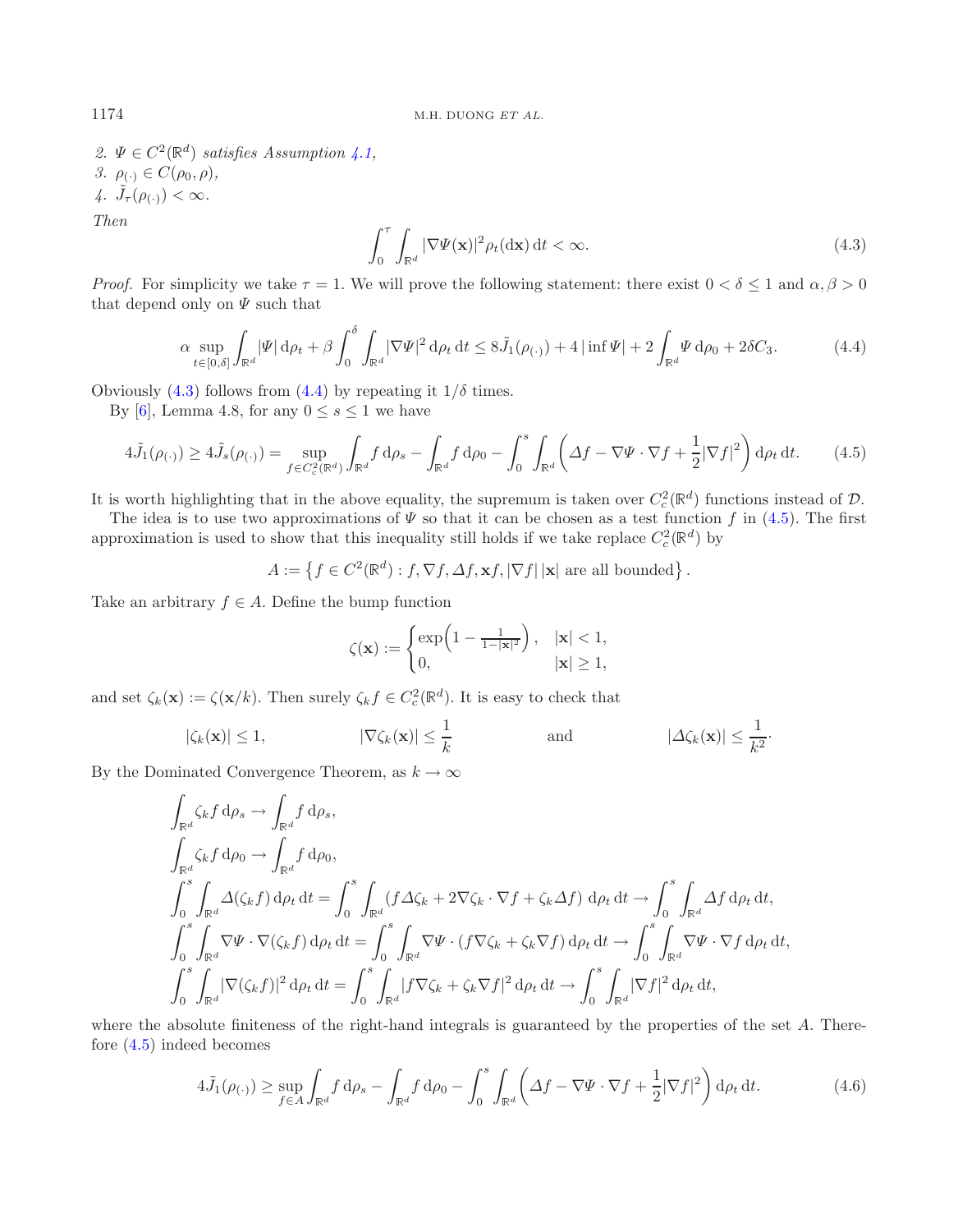For the second approximation we take

<span id="page-9-2"></span><span id="page-9-1"></span><span id="page-9-0"></span>
$$
\eta(\mathbf{x}) := \exp\left(1 - \sqrt{1+|\mathbf{x}|^2}\right),\,
$$

and set  $\eta_k(\mathbf{x}) := \eta(\mathbf{x}/k)$ . Then the following estimates hold

<span id="page-9-3"></span>
$$
|\eta_k(\mathbf{x})| \le 1, \qquad |\nabla \eta_k(\mathbf{x})| \le \frac{1}{k} \eta_k(\mathbf{x}) \qquad \text{and} \qquad |\Delta \eta_k(\mathbf{x})| \le \frac{1}{k^2} \eta_k(\mathbf{x}). \qquad (4.7)
$$

Since  $\eta_k \Psi \in A$  by the subquadratic Assumption [4.1,](#page-6-0) we can substitute  $\eta_k \Psi$  in [\(4.6\)](#page-8-3):

$$
4\tilde{J}_1(\rho_{(\cdot)}) \ge \int_{\mathbb{R}^d} \eta_k \Psi \, \mathrm{d}\rho_s - \int_{\mathbb{R}^d} \eta_k \Psi \, \mathrm{d}\rho_0 - \int_0^s \int_{\mathbb{R}^d} \Delta(\eta_k \Psi) \, \mathrm{d}\rho_t \, \mathrm{d}t + \int_0^s \int_{\mathbb{R}^d} \left( \nabla \Psi \cdot \nabla(\eta_k \Psi) - \frac{1}{2} |\nabla(\eta_k \Psi)|^2 \right) \mathrm{d}\rho_t \, \mathrm{d}t. \tag{4.8}
$$

for any  $k \in \mathbb{N}$  and  $s \in [0, 1]$ .

We now estimate each term in the right-hand side of  $(4.8)$ . For the first two terms, we have

$$
\int_{\mathbb{R}^d} \eta_k \Psi \, \mathrm{d}\rho_s - \int_{\mathbb{R}^d} \eta_k \Psi \, \mathrm{d}\rho_0 \ge \int_{\mathbb{R}^d} \eta_k |\Psi| \, \mathrm{d}\rho_s - 2 \left| \inf \Psi \right| - \int_{\mathbb{R}^d} \eta_k \Psi \, \mathrm{d}\rho_0. \tag{4.9}
$$

For the third term of  $(4.8)$ , we find

<span id="page-9-4"></span>
$$
-\int_{0}^{s} \int_{\mathbb{R}^{d}} \Delta(\eta_{k} \Psi) d\rho_{t} dt = -\int_{0}^{s} \int_{\mathbb{R}^{d}} (\Psi \Delta \eta_{k} + 2\nabla \eta_{k} \cdot \nabla \Psi + \eta_{k} \Delta \Psi) d\rho_{t} dt
$$
  
\n
$$
\geq -\int_{0}^{s} \int_{\mathbb{R}^{d}} (|\Delta \eta_{k}| |\Psi| + |\nabla \eta_{k}| (|\nabla \Psi|^{2} + 1) + \eta_{k} |\Delta \Psi|) d\rho_{t} dt
$$
  
\n
$$
\stackrel{(4.7)}{\geq} - \int_{0}^{s} \int_{\mathbb{R}^{d}} \left( \frac{1}{k^{2}} \eta_{k} \Psi + \frac{\eta_{k}}{k} (|\nabla \Psi|^{2} + 1) + \eta_{k} |\Delta \Psi| \right) d\rho_{t} dt
$$
  
\nAss.4.1(4)  
\n
$$
\geq - \int_{0}^{s} \int_{\mathbb{R}^{d}} \left( \frac{1}{k^{2}} \eta_{k} \Psi + \frac{\eta_{k}}{k} (|\nabla \Psi|^{2} + 1) + \eta_{k} (C_{1} |\nabla \Psi|^{2} + C_{2} |\Psi| + C_{3}) \right) d\rho_{t} dt
$$
  
\n
$$
\geq - s \left( \frac{1}{k^{2}} + C_{2} \right) \sup_{t \in [0, s]} \int_{\mathbb{R}^{d}} \eta_{k} |\Psi| d\rho_{t} - \left( \frac{1}{k} + C_{1} \right) \int_{0}^{s} \int_{\mathbb{R}^{d}} \eta_{k} |\nabla \Psi|^{2} d\rho_{t} dt - \frac{s}{k} - sC_{3}.
$$
  
\n(4.10)

Finally, for the last part of [\(4.8\)](#page-9-0)

$$
\int_{0}^{s} \int_{\mathbb{R}^{d}} \left( \nabla \Psi \cdot \nabla (\eta_{k} \Psi) - \frac{1}{2} |\nabla (\eta_{k} \Psi)|^{2} \right) d\rho_{t} dt
$$
\n
$$
= \int_{0}^{s} \int_{\mathbb{R}^{d}} \left( -\frac{1}{2} |\nabla \eta_{k}|^{2} \Psi^{2} + (1 - \eta_{k}) \nabla \eta_{k} \cdot \Psi \nabla \Psi + (1 - \frac{1}{2} \eta_{k}) \eta_{k} |\nabla \Psi|^{2} \right) d\rho_{t} dt
$$
\n
$$
\stackrel{(4.7)}{\geq} \int_{0}^{s} \int_{\mathbb{R}^{d}} \left( -\frac{1}{2k^{2}} \eta_{k} \Psi^{2} - 2 \eta_{k} \left| \frac{1}{k} \Psi \right| \left| \frac{1}{2} \nabla \Psi \right| + \frac{3}{4} \eta_{k} |\nabla \Psi|^{2} \right) d\rho_{t} dt
$$
\n
$$
\geq \int_{0}^{s} \int_{\mathbb{R}^{d}} \left( -\frac{3}{2k^{2}} \eta_{k} \Psi^{2} + \left( \frac{3}{4} - \frac{1}{4} \right) \eta_{k} |\nabla \Psi|^{2} \right) d\rho_{t} dt
$$
\n
$$
\geq \int_{0}^{s} \int_{\mathbb{R}^{d}} \left( -\frac{3C_{0}(1 + k^{2})}{2k^{2}} \eta_{k} |\Psi| + \frac{1}{2} \eta_{k} |\nabla \Psi|^{2} \right) d\rho_{t} dt
$$
\n
$$
\geq -\frac{3sC_{0}(1 + k^{2})}{2k^{2}} \sup_{t \in [0, s]} \int_{\mathbb{R}^{d}} \eta_{k} |\Psi| d\rho_{t} + \int_{0}^{s} \int_{\mathbb{R}^{d}} \left( \frac{1}{2} \eta_{k} |\nabla \Psi|^{2} \right) d\rho_{t} dt, \tag{4.11}
$$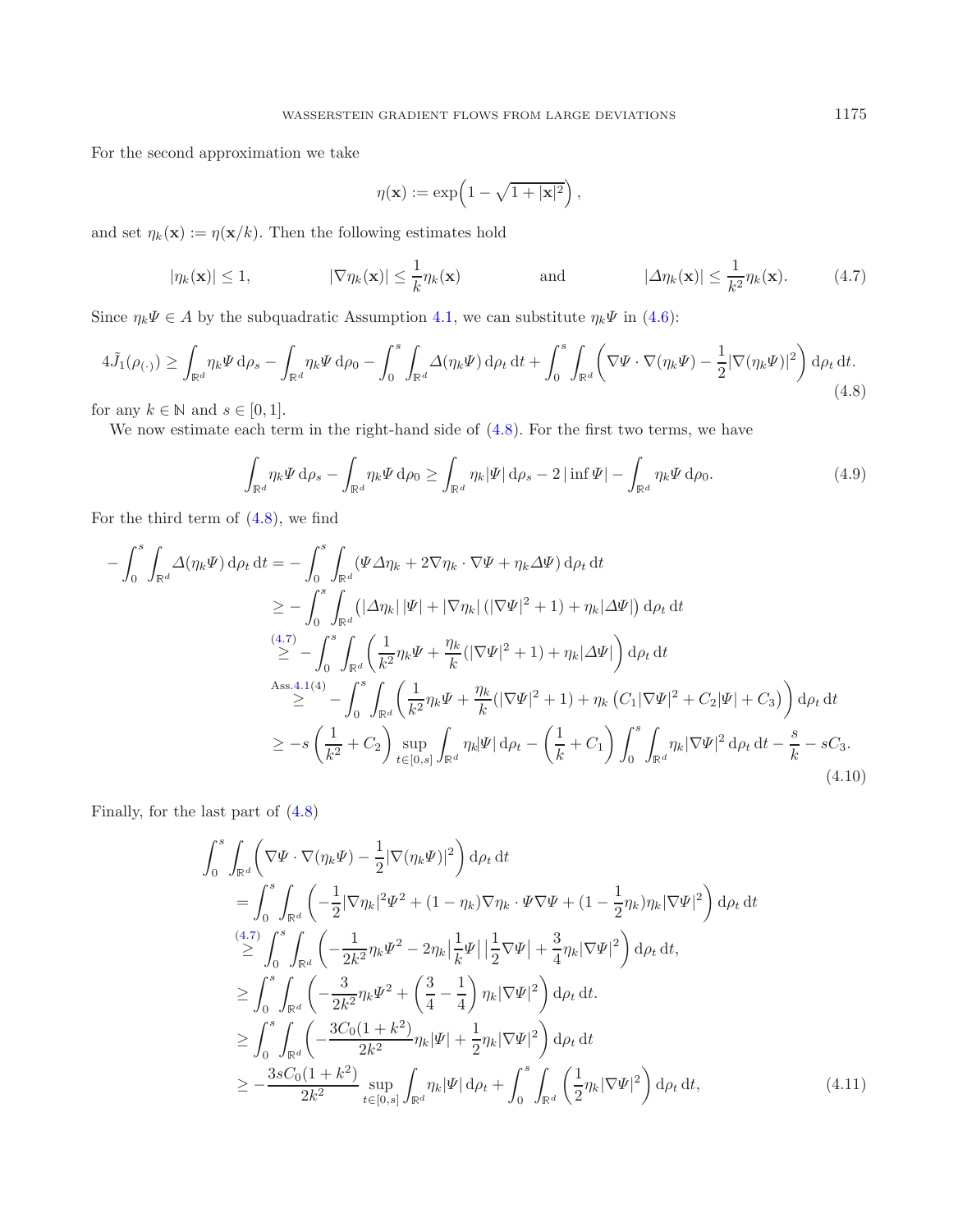where the fourth line follows from Young's inequality, and in the fifth line we used subquadratic Assump-tion [4.1\(](#page-6-0)2). Substituting  $(4.9)$ ,  $(4.10)$  and  $(4.11)$  into  $(4.8)$  we get

$$
\int_{\mathbb{R}^d} \eta_k |\Psi| \, \mathrm{d}\rho_s + \int_0^s \int_{\mathbb{R}^d} \frac{1}{2} \eta_k |\nabla \Psi|^2 \, \mathrm{d}\rho_t \, \mathrm{d}t \le 4 \tilde{J}_1(\rho_{(\cdot)}) + 2 |\inf \Psi| + \int_{\mathbb{R}^d} \eta_k \Psi \, \mathrm{d}\rho_0 + \frac{s}{k} + sC_3 + s \left( \frac{1}{k^2} + C_2 + \frac{3C_0(1+k^2)}{2k^2} \right) \sup_{t \in [0,s]} \int_{\mathbb{R}^d} \eta_k |\Psi| \, \mathrm{d}\rho_t + \left( \frac{1}{k} + C_1 \right) \int_0^s \int_{\mathbb{R}^d} \eta_k |\nabla \Psi|^2 \, \mathrm{d}\rho_t \, \mathrm{d}t.
$$

If we first discard the first term on the left-hand side and maximise the equation over  $s \in [0, \delta]$  for some  $0 < \delta \leq 1$ , then discard the second term and maximise, the sum of the inequalities can be written as

<span id="page-10-0"></span>
$$
\left(1 - 2\delta\left(\frac{1}{k^2} + C_2 + \frac{3C_0(1+k^2)}{2k^2}\right)\right) \sup_{t \in [0,\delta]} \int_{\mathbb{R}^d} \eta_k |\Psi| \,d\rho_t + \left(\frac{1}{2} - \frac{2}{k} - 2C_1\right) \int_0^{\delta} \int_{\mathbb{R}^d} |\nabla \Psi|^2 \,d\rho_t \,dt
$$
  
\$\leq 8\tilde{J}\_1(\rho\_{(\cdot)}) + 4 |\inf \Psi| + 2 \int\_{\mathbb{R}^d} \eta\_k \Psi \,d\rho\_0 + \frac{2\delta}{k} + 2\delta C\_3.

For  $\delta$  such that  $1 > 2\delta \left( C_2 + \frac{3C_0}{2} \right)$ , we get  $1 > 2\delta \left( \frac{1}{k^2} + C_2 + \frac{3C_0(1+k^2)}{2k^2} \right)$  for suffiently large k, and therefore from Fatou's Lemma

$$
\alpha \sup_{t \in [0,\delta]} \int_{\mathbb{R}^d} |\Psi| \, \mathrm{d}\rho_t + \beta \int_0^\delta \int_{\mathbb{R}^d} |\nabla \Psi|^2 \, \mathrm{d}\rho_t \, \mathrm{d}t \le 8 \tilde{J}_1(\rho_{(\cdot)}) + 4 |\inf \Psi| + 2 \int_{\mathbb{R}^d} \Psi \, \mathrm{d}\rho_0 + 2 \delta C_3,
$$

with  $\alpha := 1 - 2\delta(C_2 + \frac{3C_0}{2}) > 0$  and  $\beta := \frac{1}{2} - 2C_1$ . The latter is positive by Assumption [4.1\(](#page-6-0)4).

The second auxiliary lemma is:

**Lemma 4.8.** Let  $\epsilon > 0$  and  $\rho(\mathbf{x}) dx \in \mathcal{P}(\mathbb{R}^d)$  be given. Let  $\theta(\mathbf{x}) := \left(\frac{1}{2\pi}\right)^{\frac{d}{2}} e^{-\frac{|\mathbf{x}|^2}{2}}$  be the density of the  $d$ -dimensional normal distribution. We define  $\theta_{\epsilon}(\mathbf{x}) := \epsilon^{-d} \theta(\frac{\mathbf{x}}{\epsilon})$  and  $\rho_{\epsilon} := \rho * \theta_{\epsilon}$ . Then there exists a constant  $C_{\epsilon}$ *that depends only on*  $\epsilon$  *such that*  $I(\rho_{\epsilon}) < C_{\epsilon}$ .

*Proof.* We have

$$
\nabla \rho_{\epsilon}(\mathbf{x}) = (\rho * \nabla \theta_{\epsilon})(\mathbf{x}) = \int_{\mathbb{R}^d} \rho(\mathbf{x} - \mathbf{y}) \nabla \theta_{\epsilon}(\mathbf{y}) \, d\mathbf{y} = -\epsilon^{-2} \int_{\mathbb{R}^d} \rho(\mathbf{x} - \mathbf{y}) \mathbf{y} \theta_{\epsilon}(\mathbf{y}) \, d\mathbf{y}.
$$

Furthermore

$$
|\nabla \rho_\epsilon(\mathbf{x})|^2 \leq \epsilon^{-4} \int_{\mathbb{R}^d} \rho(\mathbf{x}-\mathbf{y}) |\mathbf{y}|^2 \theta_\epsilon(\mathbf{y}) \, \mathrm{d}\mathbf{y} \int_{\mathbb{R}^d} \rho(\mathbf{x}-\mathbf{y}) \theta_\epsilon(\mathbf{y}) \, \mathrm{d}\mathbf{y} \leq \epsilon^{-4} \rho_\epsilon(\mathbf{x}) \int_{\mathbb{R}^d} \rho(\mathbf{x}-\mathbf{y}) |\mathbf{y}|^2 \theta_\epsilon(\mathbf{y}) \, \mathrm{d}\mathbf{y}.
$$

Now

$$
I(\rho_{\epsilon}) = \int_{\mathbb{R}^d} \frac{|\nabla \rho_{\epsilon}(\mathbf{x})|^2}{\rho_{\epsilon}(\mathbf{x})} d\mathbf{x} \leq \epsilon^{-4} \int_{\mathbb{R}^d} \int_{\mathbb{R}^d} \rho(\mathbf{x} - \mathbf{y}) |\mathbf{y}|^2 \theta_{\epsilon}(\mathbf{y}) d\mathbf{y} d\mathbf{x}
$$
  
\n
$$
= \epsilon^{-4} \int_{\mathbb{R}^d} \int_{\mathbb{R}^d} \rho(\mathbf{x} - \mathbf{y}) d\mathbf{x} |\mathbf{y}|^2 \theta_{\epsilon}(\mathbf{y}) d\mathbf{y}
$$
  
\n
$$
\leq \epsilon^{-4} \int_{\mathbb{R}^d} |\mathbf{y}|^2 \theta_{\epsilon}(\mathbf{y}) d\mathbf{y} =: C_{\epsilon}.
$$

 $\Box$ 

We are now ready to proceed with the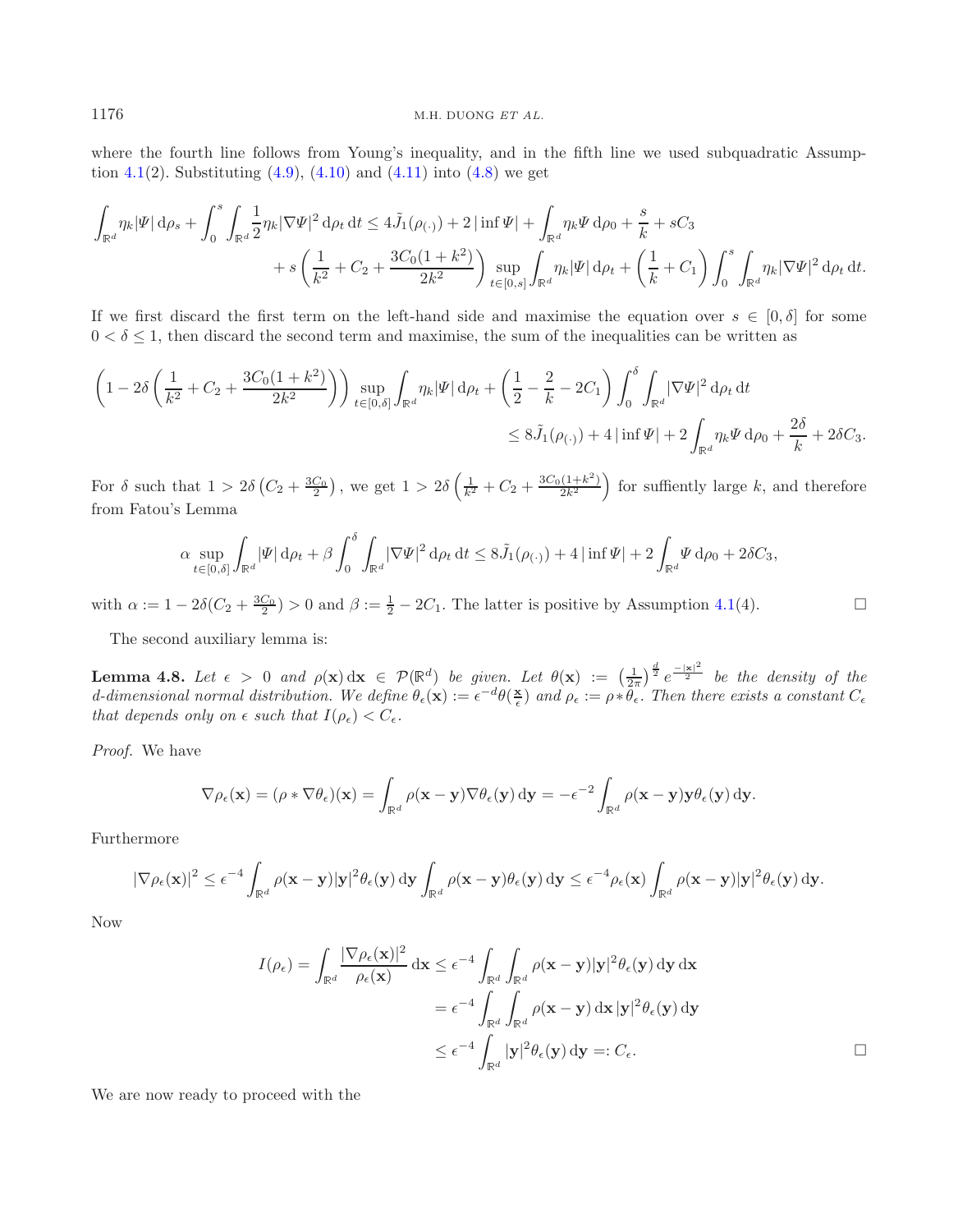*Proof of Proposition* [4.6.](#page-7-1) Let  $\rho_{(\cdot)}$  satisfy the assumptions (of Prop. [4.6\)](#page-7-1). By Lemma [4.7](#page-7-2) we have

$$
\int_0^1 \int_{\mathbb{R}^d} |\nabla \Psi(\mathbf{x})|^2 \rho_t(\mathrm{d}\mathbf{x}) \, \mathrm{d}t < \infty
$$

and therefore

$$
\frac{1}{4\tau}\int_0^1\|\partial_t\rho_t-\tau\Delta\rho_t\|_{-1,\rho_t}^2\,\mathrm{d} t\leq \frac{1}{2\tau}\int_0^1\|\partial_t\rho_t-\tau(\Delta\rho_t+\operatorname{div}(\rho_t\nabla\Psi))\|_{-1,\rho_t}^2\,\,\mathrm{d} t+\frac{\tau}{2}\int_0^1\int_{\mathbb{R}^d}|\nabla\Psi|^2\rho_t(\mathrm{d} \mathbf{x})\,\mathrm{d} t<\infty.
$$

Take a  $0 < s \leq 1$ . Since

$$
\frac{1}{4\tau} \int_0^s \left\| \partial_t \rho_t - \tau \Delta \rho_t \right\|_{-1,\rho_t}^2 dt < \infty
$$

we have that  $\|\partial_t \rho_t - \tau \Delta \rho_t\|_{-1,\rho_t}^2 < \infty$  for almost every t. By ([\[10](#page-21-9)], Lem. D.34) there is a  $\mathbf{v}_t \in L^2(\rho_t)$  such that

<span id="page-11-2"></span>
$$
\partial_t \rho_t - \tau \Delta \rho_t = - \operatorname{div}(\mathbf{v}_t \, \rho_t)
$$

in distributional sense. Take the Gaussian  $\theta_{\epsilon}(\mathbf{x})$  as in Lemma [4.8.](#page-10-0) Then we have

$$
\partial_t \rho_{t,\epsilon} - \tau \Delta \rho_{t,\epsilon} = -\operatorname{div}(\mathbf{v}_{t,\epsilon} \rho_{t,\epsilon}),
$$

where

<span id="page-11-0"></span>
$$
\rho_{t,\epsilon} = \rho_t * \theta_{\epsilon}(\mathbf{x}), \qquad \mathbf{v}_{t,\epsilon} = \frac{(\mathbf{v}_t \,\rho_t) * \theta_{\epsilon}(\mathbf{x})}{\rho_{t,\epsilon}}.
$$

<span id="page-11-1"></span>By  $([3], Thm. 8.1.9)$  $([3], Thm. 8.1.9)$  $([3], Thm. 8.1.9)$  we have

$$
\frac{1}{4\tau} \int_0^s \|\partial_t \rho_{t,\epsilon} - \tau \Delta \rho_{t,\epsilon}\|_{-1,\rho_t}^2 dt \le \frac{1}{4\tau} \int_0^s \|\mathbf{v}_{t,\epsilon}\|_{L^2(\rho_{t,\epsilon})}^2 dt \le \frac{1}{4\tau} \int_0^s \|\mathbf{v}_t\|_{L^2(\rho_t)}^2 dt = \frac{1}{4\tau} \int_0^s \|\partial_t \rho_t - \tau \Delta \rho_t\|_{-1,\rho_t}^2 dt. \tag{4.12}
$$

Furthermore by Lemma [4.8](#page-10-0) we have that

$$
\int_0^s \|\Delta \rho_{t,\epsilon}\|_{-1,\rho_{t,\epsilon}}^2 \,\mathrm{d}t = \int_0^s I(\rho_{t,\epsilon}) \,\mathrm{d}t \le C_\epsilon,\tag{4.13}
$$

and therefore

$$
\int_0^s \|\partial_t \rho_{t,\epsilon}\|_{-1,\rho_{t,\epsilon}}^2 \, \mathrm{d}t < \infty. \tag{4.14}
$$

From [\(4.13\)](#page-11-0) and since  $\rho_0 \in \mathcal{P}_2(\mathbb{R}^d)$ , by using ([\[10](#page-21-9)], Lem. D.34) and Lemma [2.1](#page-3-0) we get that the curve  $\rho_{t,\epsilon}$  is absolutely continuous in  $\mathcal{P}_2(\mathbb{R}^d)$ . In addition, it is straightforward that  $\mathcal{S}(\rho_{t,\epsilon})$  is finite for every  $0 < t \leq s$ . From [\(4.13\)](#page-11-0), [\(4.14\)](#page-11-1) and by Lemma [2.3,](#page-4-4)  $\mathcal{S}(\rho_{t,\epsilon})$  is absolutely continuous with respect to t. Hence we obtain

$$
\frac{1}{4\tau} \int_0^s \|\partial_t \rho_{t,\epsilon} - \tau \Delta \rho_{t,\epsilon}\|_{-1,\rho_t}^2 dt \n= \frac{1}{4\tau} \int_0^s \|\partial_t \rho_{t,\epsilon}\|_{-1,\rho_t}^2 dt + \frac{\tau}{4} \int_0^s \|\Delta \rho_{t,\epsilon}\|_{-1,\rho_t}^2 dt - \frac{1}{2} \int_0^s (\Delta \rho_{t,\epsilon}, \partial_t \rho_{t,\epsilon})_{-1,\rho_t} dt \n= \frac{1}{4\tau} \int_0^s \|\partial_t \rho_{t,\epsilon}\|_{-1,\rho_t}^2 dt + \frac{\tau}{4} \int_0^s \|\Delta \rho_{t,\epsilon}\|_{-1,\rho_t}^2 + \frac{1}{2} S(\rho_{s,\epsilon}) - \frac{1}{2} S(\rho_{0,\epsilon}).
$$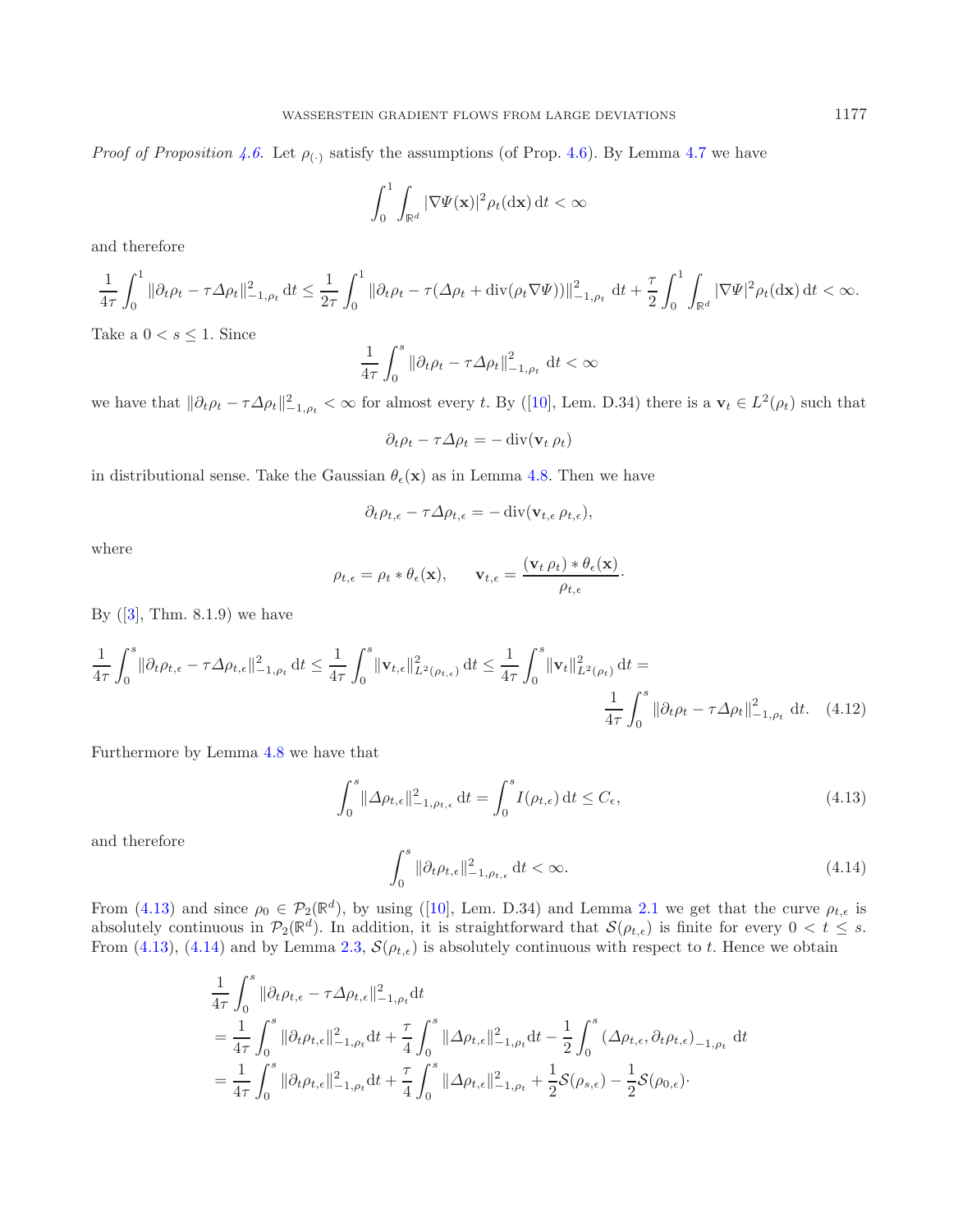It follows from this and [\(4.12\)](#page-11-2) that

$$
\frac{1}{4\tau}\int_0^s\|\partial_t\rho_{t,\epsilon}\|_{-1,\rho_t}^2\text{d} t+\frac{\tau}{4}\int_0^s\|\Delta\rho_{t,\epsilon}\|_{-1,\rho_t}^2\text{d} t+\frac{1}{2}\mathcal{S}(\rho_{s,\epsilon})-\frac{1}{2}\mathcal{S}(\rho_{0,\epsilon})\leq\frac{1}{4\tau}\int_0^1\|\partial_t\rho_{t}-\tau\Delta\rho_{t}\|_{-1,\rho_{t}}^2\text{d} t.
$$

Now letting  $\epsilon$  go to zero and by the lower semicontinuity of the entropy and the Fisher information functionals we get  $S(\rho_s) < \infty$  and  $\int_0^s ||\Delta \rho_t||_{-1,\rho_t}^2 dt < \infty$ . Therefore

$$
\int_0^s \|\partial_t \rho_t\|_{-1,\rho_t}^2 dt \le 2 \left( \int_0^s \|\partial_t \rho_t - \tau \Delta \rho_t\|_{-1,\rho_t}^2 dt + \tau^2 \int_0^s \|\Delta \rho_t\|_{-1,\rho_t}^2 dt \right) < \infty.
$$

and

$$
\int_0^s \|\Delta \rho_t + \operatorname{div} \rho_t \nabla \Psi\|_{-1,\rho_t}^2 \mathrm{d}t \leq 2 \left( \int_0^s \|\Delta \rho_t\|_{-1,\rho_t}^2 \mathrm{d}t + \int_0^s \int_{\mathbb{R}^d} |\nabla \Psi(\mathbf{x})|^2 \rho_t(\mathbf{x}) \mathrm{d}\mathbf{x} \mathrm{d}t \right) < \infty.
$$

By Lemma [2.1,](#page-3-0) the curve  $\rho_t$  is in  $AC_{W_2}([0,1]; \mathcal{P}_2(\mathbb{R}^d))$ . Moreover,  $t \mapsto \mathcal{F}(\rho_t)$  is absolutely continuous and  $(2.8)$ holds. Hence we have

$$
\frac{1}{4\tau} \int_0^1 \|\partial_t \rho_t - \tau(\Delta \rho_t + \text{div}(\rho_t \nabla \Psi))\|_{-1,\rho_t}^2 dt
$$
\n
$$
= \frac{1}{4\tau} \int_0^1 \|\partial_t \rho_t\|_{-1,\rho_t}^2 dt + \frac{\tau}{4} \int_0^1 \|\Delta \rho_t + \text{div}(\rho_t \nabla \Psi))\|_{-1,\rho_t}^2 dt + \frac{1}{2} \mathcal{F}(\rho_1) - \frac{1}{2} \mathcal{F}(\rho_0).
$$

This finishes the proof of the proposition.  $\Box$ 

**Remark 4.9.** For the superquadratic case, the above Proposition was proved by Feng and Nguyen in [\[11\]](#page-21-10) by using probabilistic tools. In addition, they obtain an estimate for the growth of  $\mathcal F$  along the curves.

Now the following is a straightforward result:

**Corollary [4.1](#page-6-0)0.** *Let*  $\rho_0 \in \mathcal{P}_2(\mathbb{R}^d)$  *with*  $\mathcal{F}(\rho_0) < \infty$ *. If*  $\Psi \in C^2(\mathbb{R}^d)$  *satisfies either Assumption 4.1 or [4.4,](#page-7-0) then* 

<span id="page-12-2"></span>
$$
J_{\tau}(\rho|\rho_0) = \inf_{\rho_{(\cdot)} \in C_{W_2}(\rho_0, \rho)} \frac{1}{4\tau} \int_0^1 \|\partial_t \rho_t - \tau(\Delta \rho_t + \text{div}(\rho_t \nabla \Psi))\|_{-1, \rho_t}^2 dt.
$$

# <span id="page-12-0"></span>5. Lower bound

<span id="page-12-1"></span>In this section we prove the lower bound of the Gamma convergence [\(1.7\)](#page-2-1) in our main result, Theorem [1.1.](#page-1-4)

**Theorem 5.1** (Lower bound). *Under the assumptions of Theorem [1.1,](#page-1-4) we have for any*  $\rho_1 \in \mathcal{P}_2(\mathbb{R}^d)$  *and all*  $sequences \rho_1^{\tau} \in \mathcal{P}_2(\mathbb{R}^d)$  *narrowly converging to*  $\rho_1$ 

$$
\liminf_{\tau \to 0} \left( J_{\tau}(\rho_1^{\tau} | \rho_0) - \frac{W_2^2(\rho_0, \rho_1^{\tau})}{4\tau} \right) \ge \frac{1}{2} \mathcal{F}(\rho_1) - \frac{1}{2} \mathcal{F}(\rho_0).
$$
\n(5.1)

*Proof.* Take any sequence  $\rho_1^{\tau} \in \mathcal{P}_2(\mathbb{R}^d)$  narrowly converging to a  $\rho_1 \in \mathcal{P}_2(\mathbb{R}^d)$ . We only need to consider those  $\rho_1^{\tau}$  for which  $J_{\tau}(\rho_1^{\tau}|\rho_0) < \infty$ . For each such  $\rho_1^{\tau}$ , by the definition of infimum there exists a curve  $\rho_t^{\tau} \in C(\rho_0, \rho_1^{\tau})$ satisfying

$$
\frac{1}{4\tau}\int_0^1 \left\|\partial_t \rho_t^{\tau} - \tau(\Delta \rho_t^{\tau} + \operatorname{div}(\rho_t^{\tau} \nabla \Psi))\right\|_{-1,\rho_t^{\tau}}^2 dt \le J_{\tau}(\rho_1^{\tau}|\rho_0) + \tau < \infty.
$$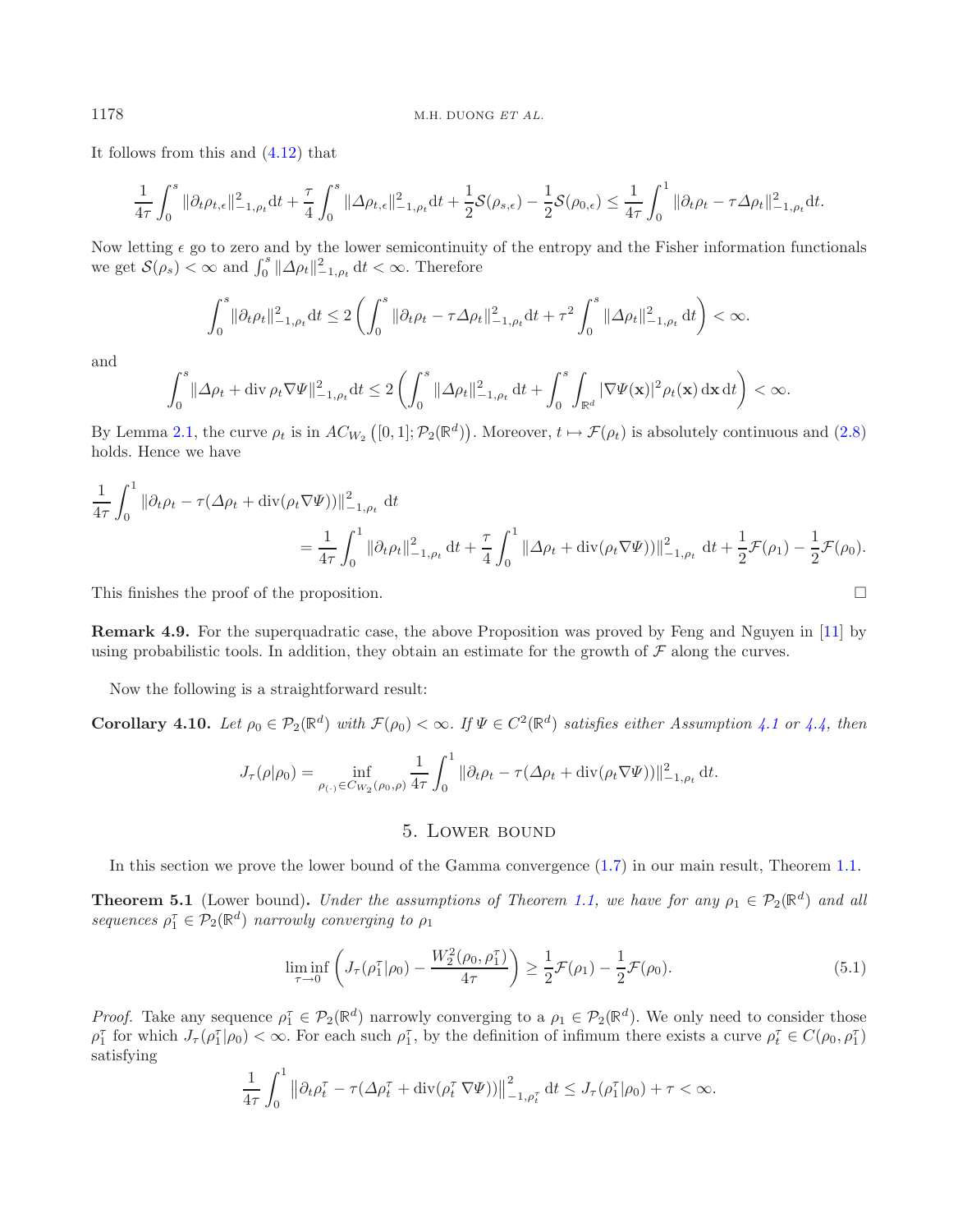By Proposition [4.6](#page-7-1) for the subquadratic case and [\[11\]](#page-21-10), Lemma 2.6 for the superquadratic case, we have

$$
J_{\tau}(\rho_{1}^{\tau}|\rho_{0}) + \tau \geq \frac{1}{4\tau} \int_{0}^{1} \left\| \partial_{t}\rho_{t}^{\tau} - \tau(\Delta\rho_{t}^{\tau} + \text{div}(\rho_{t}^{\tau}\nabla\Psi)) \right\|_{-1,\rho_{t}^{\tau}}^{2} dt
$$
  
\n
$$
= \frac{1}{4\tau} \left( \int_{0}^{1} \left\| \partial_{t}\rho_{t}^{\tau} \right\|_{-1,\rho_{t}^{\tau}}^{2} dt + 2\tau(\mathcal{F}(\rho_{1}^{\tau}) - \mathcal{F}(\rho_{0})) + \tau^{2} \int_{0}^{1} \|\Delta\rho_{t}^{\tau} + \text{div}(\rho_{t}^{\tau}\nabla\Psi) \|_{-1,\rho_{t}^{\tau}}^{2} dt \right)
$$
  
\n
$$
= \frac{1}{2} (\mathcal{F}(\rho_{1}^{\tau}) - \mathcal{F}(\rho_{0})) + \frac{1}{4\tau} \int_{0}^{1} \left\| \partial_{t}\rho_{t}^{\tau} \right\|_{-1,\rho_{t}^{\tau}}^{2} dt + \frac{\tau}{4} \int_{0}^{1} \|\Delta\rho_{t}^{\tau} + \text{div}(\rho_{t}^{\tau}\nabla\Psi) \|_{-1,\rho_{t}^{\tau}}^{2} dt
$$
  
\n
$$
\geq \frac{1}{2} (\mathcal{F}(\rho_{1}^{\tau}) - \mathcal{F}(\rho_{0})) + \frac{1}{4\tau} \int_{0}^{1} \left\| \partial_{t}\rho_{t}^{\tau} \right\|_{-1,\rho_{t}^{\tau}}^{2} dt
$$
  
\n
$$
\geq \frac{1}{2} (\mathcal{F}(\rho_{1}^{\tau}) - \mathcal{F}(\rho_{0})) + \frac{1}{4\tau} W_{2}^{2}(\rho_{0}, \rho_{1}^{\tau}).
$$

<span id="page-13-0"></span>In the last inequality above we have used the Benamou–Brenier formula [\(2.5\)](#page-4-5) for the Wasserstein distance. Finally, using  $\rho_1^{\tau} \to \rho_1$  narrowly with the narrow lower semi-continuity of  $\mathcal{F}$ , we find that

$$
\liminf_{\tau \to 0} \left( J_{\tau}(\rho_1^{\tau}|\rho_0) - \frac{W_2^2(\rho_0, \rho_1^{\tau})}{4\tau} \right) \ge \frac{1}{2} \mathcal{F}(\rho_1) - \frac{1}{2} \mathcal{F}(\rho_0).
$$

## 6. Recovery sequence

<span id="page-13-3"></span><span id="page-13-1"></span>In this section we prove the upper bound of the Gamma convergence [\(1.7\)](#page-2-1). This will conclude the proof of Theorem [1.1.](#page-1-4)

**Theorem 6.1** (Recovery sequence). *Under the assumptions of Theorem [1.1,](#page-1-4) for any*  $\rho_1 \in \mathcal{P}_2(\mathbb{R})$  *there exists a sequence*  $\rho_1^{\tau} \in \mathcal{P}_2(\mathbb{R})$  *converging to*  $\rho_1$  *in the Wasserstein metric such that* 

$$
\limsup_{\tau \to 0} \left( J_{\tau}(\rho_1^{\tau} | \rho_0) - \frac{W_2^2(\rho_0, \rho_1^{\tau})}{4\tau} \right) \le \frac{1}{2} S(\rho_1) - \frac{1}{2} S(\rho_0).
$$

As mentioned in Section [1,](#page-0-1) our approach for the recovery sequence only works for  $d = 1$ . Hence throughout this section, we will consider  $d = 1$ .

The existence of the recovery sequence is proven by making use of the following denseness argument, which is also interesting in its  $own<sup>6</sup>$  $own<sup>6</sup>$  $own<sup>6</sup>$ :

**Proposition 6.2.** *Let*  $(X,d)$  *be a metric space and let*  $Q$  *be a dense subset of*  $X$ *. If*  $\{K_n, n \in \mathbb{N}\}\$  *and*  $K_\infty$  *are functions from* X *to*  $\mathbb R$  *such that:* 

<span id="page-13-2"></span>*(a)*  $K_n(q) \to K_\infty(q)$  *for all*  $q \in Q$ *, (b)* for every  $x \in X$  there exists a sequence  $q_n \in Q$  with  $q_n \to x$  and  $K_\infty(q_n) \to K_\infty(x)$ ,

*then for every*  $x \in X$  *there exists a sequence*  $r_n \in Q$ *, with*  $r_n \to x$  *such that*  $K_n(r_n) \to K_\infty(x)$ *.* 

*Proof.* The proof is by a diagonal argument. Take any  $x \in X$  and take the corresponding sequence  $q_n \to x$  such that  $K_{\infty}(q_n) \to K_{\infty}(x)$ . By assumption, for any  $q \in Q$  and  $L > 0$  there exists a  $n_{L,q}$  such that for any  $n \geq n_{L,q}$ there holds  $d(K_n(q), K_\infty(q)) < 1/L$ . Define

$$
l_n := \begin{cases} 1, & 1 \le n < n_{2,q_2}, \\ 2, & n_{2,q_2} \le n < \max\{n_{2,q_2}, n_{3,q_3}\}, \\ \dots \end{cases}
$$

 $6A$  more or less similar idea can be found in ([\[5\]](#page-21-5), Rem. 1.29); Proposition [6.2](#page-13-3) is slightly stronger.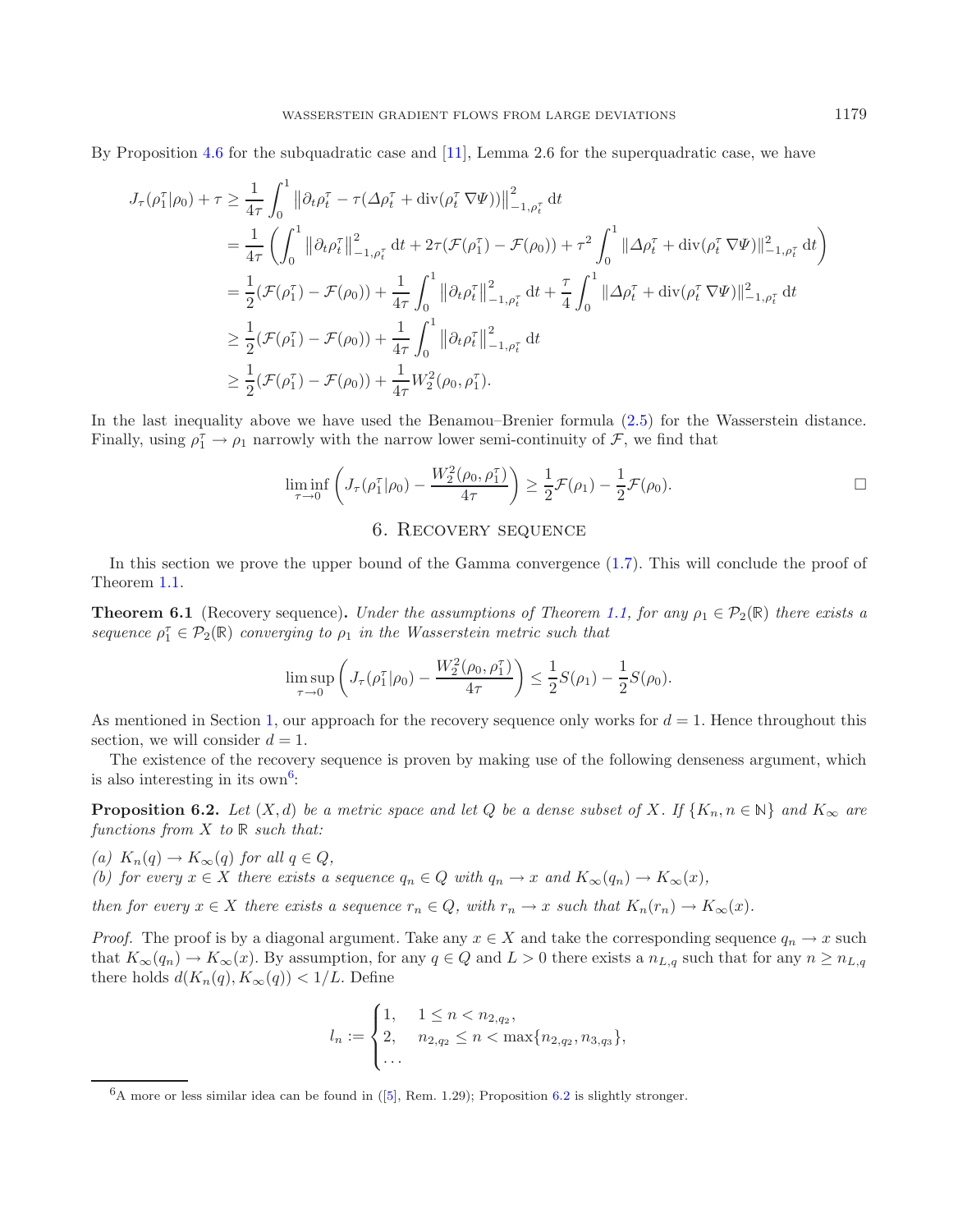Take the subsequence  $r_n := q_{l_n}$ . Observe that  $l_n \to \infty$  as  $n \to \infty$  such that indeed  $q_{l_n} \to x$ , and:

$$
d(K_n(q_{l_n}), K_\infty(x)) \leq \underbrace{d(K_n(q_{l_n}), K_\infty(q_{l_n}))}_{\leq \frac{1}{l_n}} + d(K_\infty(q_{l_n}), K_\infty(x)) \to 0.
$$

For a fixed  $\rho_0$  satisfying the assumptions of Theorem [1.1,](#page-1-4) we want to apply Proposition [6.2](#page-13-3) to the situation where

$$
X = \mathcal{P}_2(\mathbb{R}),
$$
  
\n
$$
Q = Q(\rho_0) = \left\{ \rho(x) dx \in \mathcal{P}_2(\mathbb{R}) : \rho(x) \text{ is bounded from below by a positive constant in every compact set,}
$$
  
\n
$$
I(\rho), \int_{\mathbb{R}} |\Psi'(x)|^2 \rho(x) dx < \infty, \text{ and there exists a } M > 0 \text{ such that } \rho_0(x) = \rho(x) \text{ for all } |x| > M \right\},
$$
  
\n
$$
K_n(\rho) = J_{\tau_n}(\rho|\rho_0) - \frac{W_2^2(\rho_0, \rho)}{4\tau_n}, \text{ for an arbitrary sequence } \tau_n \text{ converging to zero,}
$$
  
\n
$$
K_{\infty}(\rho) = \frac{1}{2} \mathcal{F}(\rho) - \frac{1}{2} \mathcal{F}(\rho_0).
$$

Assumption *(a)* of Proposition [6.2,](#page-13-3) *i.e.* pointwise convergence for every  $\rho_1 \in Q(\rho_0)$ , can be proven as follows. Take  $\rho_1 \in Q(\rho_0)$  and let  $\rho_t$  be the geodesic that connects  $\rho_0$  and  $\rho_1$ . In the following Lemma [6.3,](#page-14-0) we will prove that  $I(\rho_t)$  and  $\int_{\mathbb{R}} |\Psi'(x)|^2 \rho_t(x) dx$  are uniformly bounded, so that we have

$$
\int_0^1 \|\partial_t \rho_t - \tau (\partial_{xx} \rho_t + \partial_x (\rho_t \Psi'))\|_{-1,\rho_t}^2 \, \mathrm{d}t \n\leq 3 \int_0^1 \|\partial_t \rho_t\|_{-1,\rho_t}^2 \, \mathrm{d}t + 3\tau^2 \int_0^1 \|\partial_{xx} \rho_t\|_{-1,\rho_t}^2 \, \mathrm{d}t + 3\tau^2 \int_0^1 \|\partial_x (\rho_t \Psi')\|_{-1,\rho_t}^2 \, \mathrm{d}t < \infty.
$$

By Proposition [4.6](#page-7-1) for the subquadratic case or [\[11\]](#page-21-10), Lemma 2.6 for the superquadratic case, together with Young's inequality:

<span id="page-14-0"></span>
$$
\lim_{\tau \to 0} \left( J_{\tau}(\rho_1 | \rho_0) - \frac{W_2^2(\rho_0, \rho_1)}{4\tau} \right) \le \lim_{\tau \to 0} \left[ \frac{\tau}{2} \int_0^1 \left( \int_{\mathbb{R}} \left( \frac{(\rho_t'(x))^2}{\rho_t(x)} + |\Psi'(x)|^2 \rho_t(x) \right) dx \right) dt \right. \\
\left. + \frac{1}{2} \mathcal{F}(\rho_1) - \frac{1}{2} \mathcal{F}(\rho_0) \right] = \frac{1}{2} \mathcal{F}(\rho_1) - \frac{1}{2} \mathcal{F}(\rho_0).
$$

The pointwise convergence then follows from this together with the lower bound [\(5.1\)](#page-12-2).

To prove the uniform bounds:

**Lemma 6.3.** *Let*  $\Psi \in C^2(\mathbb{R})$  *with*  $\Psi(x) > -A - B|x|^2$  *for some positive constants (this includes both our cases). Let*  $\rho_0 = \rho_0(x)dx \in \mathcal{P}_2(\mathbb{R})$  *be absolutely continuous with respect to the Lesbeque measure, where*  $\rho_0(x)$  *is bounded from below by a positive constant in every compact set. Let*  $\rho_1 \in Q(\rho_0)$  *and*  $\rho_t$  *be the geodesic that connects*  $\rho_0$ *and*  $\rho_1$ . Assume that  $\mathcal{E}(\rho_0)$ ,  $I(\rho_0)$  and  $\int_{\mathbb{R}} |\Psi'(x)|^2 \rho_0(x) dx$  are all finite. Then  $\mathcal{F}(\rho_t)$ ,  $I(\rho_t)$  and  $\int_{\mathbb{R}} |\Psi'(x)|^2 \rho_t(x) dx$ *are uniformly bounded with respect to* t*.*

*Proof.* Let  $T(x)$  be the optimal map that transports  $\rho_0(dx)$  to  $\rho_1(dx)$ . The geodesic that connects  $\rho_0$  and  $\rho_1$  is defined by

$$
\rho_t(x) = ((1-t)x + tT(x))_{\sharp}\rho_0(x).
$$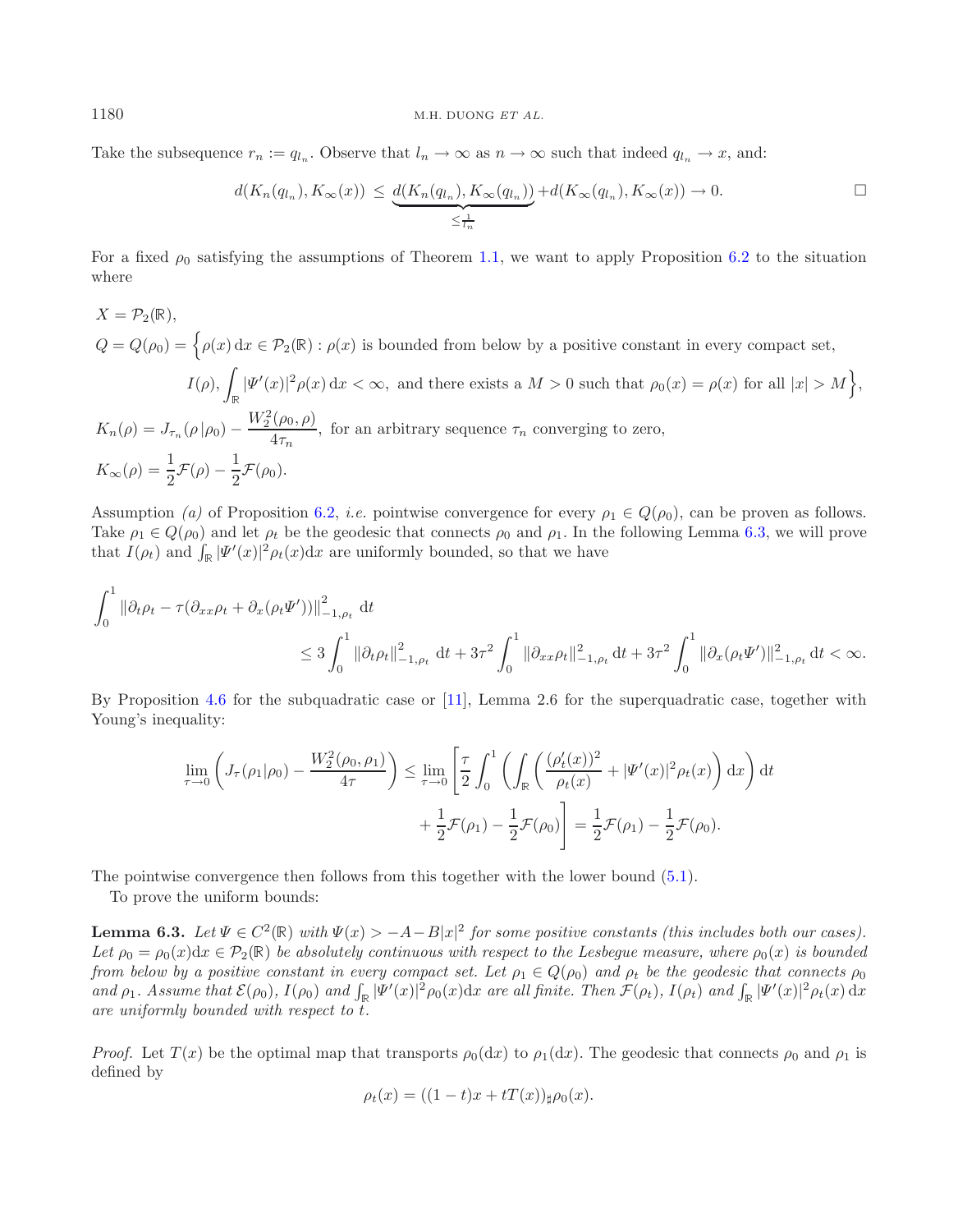<span id="page-15-0"></span>First we prove that  $I(\rho_t)$  is uniformly bounded with respect to t. In the real line, the map  $T(x)$  can be determined *via* the cumulative distribution functions as follows ([\[17](#page-22-4)], Sect. 2.2). Let  $F(x)$  and  $G(x)$  be respectively the cumulative distribution functions of  $\rho_0(dx)$  and  $\rho_1(dx)$ , *i.e.* 

$$
F(x) = \int_{-\infty}^{x} \rho_0(x) dx; \quad G(x) = \int_{-\infty}^{x} \rho_1(x) dx.
$$

Then  $T = G^{-1} \circ F$ . We have

$$
F(M) + \int_{M}^{+\infty} \rho_0(x) dx = G(M) + \int_{M}^{+\infty} \rho_1(x) dx = 1.
$$
 (6.1)

From [\(6.1\)](#page-15-0) and by the assumption that  $\rho_0(x) = \rho_1(x)$  for all  $|x| > M$  we find that  $F(M) = G(M)$ . Hence for all x such that  $|x| > M$  we have

<span id="page-15-1"></span>
$$
F(x) = F(M) + \int_M^x \rho_0(x) dx = G(M) + \int_M^x \rho_1(x) dx = G(x).
$$

Consequently, for all x with  $|x| > M$  we have  $T(x) = (G^{-1} \circ F)(x) = x$ . Therefore  $T'(x) = 1$  for all  $|x| > M$ . Also since the densities  $\rho_0$ ,  $\rho_1$  are absolutely continuous (by assumption) we get that  $F(x)$ ,  $G(x)$  are differentiable everywhere with  $G'(x) = \rho_1(x) > 0$ . We deduce that  $T(x)$  has a classical derivative everywhere and moreover since  $G(T(x)) = F(x)$ , by differentiating we get that  $T(x)$  satisfies the Monge–Ampère equation.

<span id="page-15-2"></span>
$$
\rho_0(x) = \rho_1(T(x))T'(x).
$$

or equivalently (since  $\rho_1(x) > 0$ ),

$$
T'(x) = \frac{\rho_0(x)}{\rho_1(T(x))}.
$$
\n(6.2)

Because of  $(6.2)$  we have that  $T'(x)$  is absolutely continuous and strictly positive. Therefore the derivative of  $T'$  exists almost everywhere. Now for the derivative of  $T'$  we have

$$
\frac{T''(x)}{T'(x)} = (\log(T'(x)))'
$$
  
=  $(\log(\rho_0(x)) - \log(\rho_1(T(x)))'$   
=  $\frac{\rho'_0(x)}{\rho_0(x)} - \frac{\rho'_1(T(x))T'(x)}{\rho_1(T(x))}$ .

Set  $T_t(x) = tx + (1-t)T(x)$ . For  $0 \le t \le 1$  we have

<span id="page-15-3"></span>
$$
\rho_t(x) = \rho_1(T_t(x))T'_t(x),\tag{6.3}
$$

Since  $\rho_1(T_t(x))$  and  $T'_t(x)$  are both absolutely continuous so is  $\rho_t(x)$ . Hence the derivative appeared in [\(2.6\)](#page-4-6) for  $I(\rho_t)$  is the classical derivative. Substituting [\(6.3\)](#page-15-2) into [\(2.6\)](#page-4-6) we get

$$
\int_{\mathbb{R}} \frac{(\rho'_t(x))^2}{\rho_t(x)} dx = \int_{\mathbb{R}} \frac{[(\rho_1(T_t(x))T'_t(x))^2]}{\rho_1(T_t(x))T'_t(x)} dx \n= \int_{\mathbb{R}} \frac{[\rho'_1(T_t(x))T'_t(x)^2 + \rho_1(T_t(x))T''_t(x)]^2}{\rho_1(T_t(x))T'_t(x)} dx \n\leq 2 \int_{\mathbb{R}} \frac{(\rho'_1(T_t(x))^2(T'_t(x))^4}{\rho_1(T_t(x))T'_t(x)} dx + 2 \int_{\mathbb{R}} \frac{(\rho_1(T_t(x))T''_t(x))^2}{\rho_1(T_t(x))T'_t(x)} dx \n= 2 \int_{\mathbb{R}} \frac{(\rho'_1(T_t(x)))^2}{\rho_1(T_t(x))^2} (T'_t(x))^3 dx + 2 \int_{\mathbb{R}} \rho_1(T_t(x)) \frac{(T''_t(x))^2}{T'_t(x)} dx
$$
\n(6.4)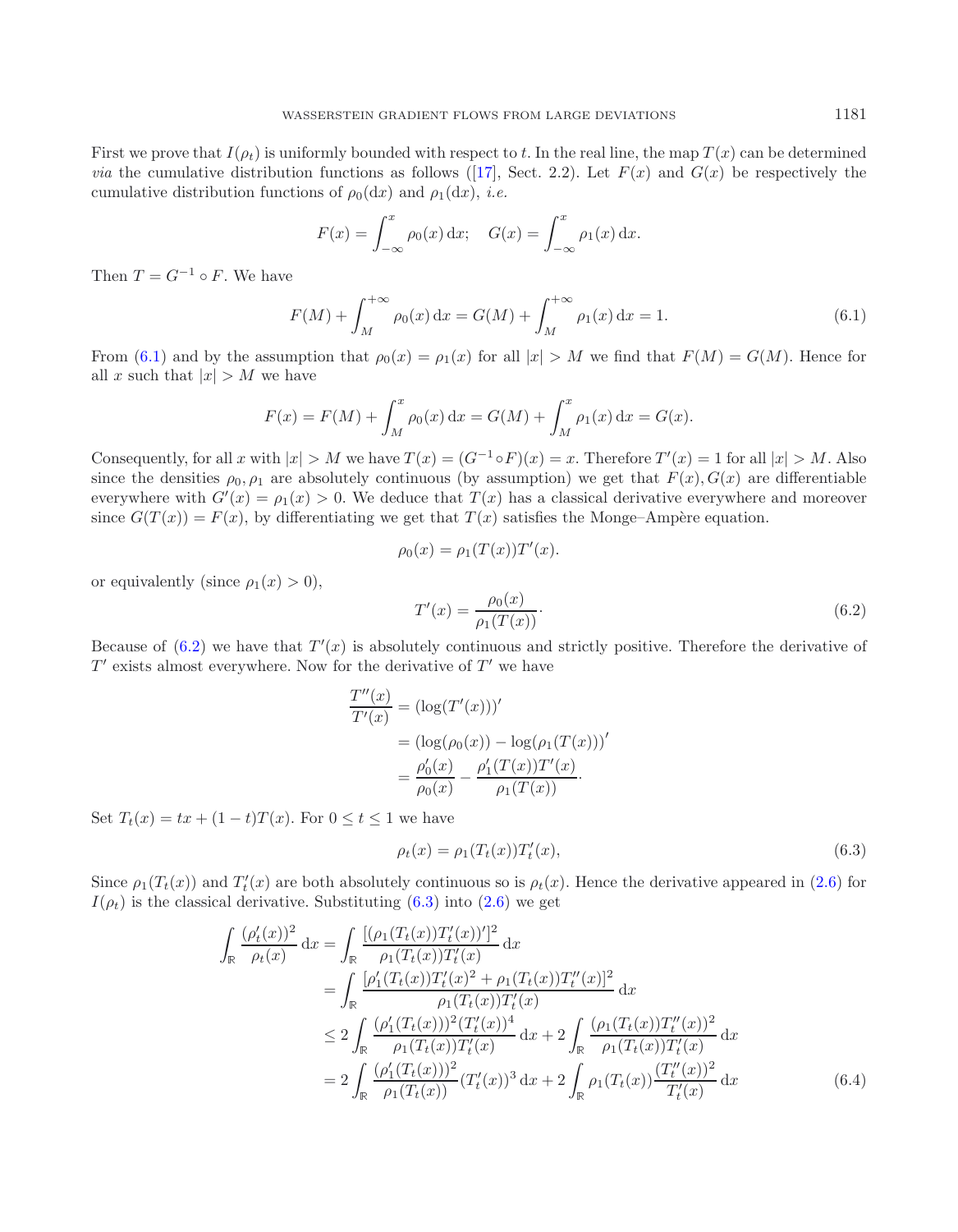Note that in the inequality above we have used  $(a + b)^2 \leq 2(a^2 + b^2)$ . To proceed we will estimate each term in the right-hand side of [\(6.4\)](#page-15-3) using the fact that  $|T'(x)|$  is bounded and  $I(\rho_0), I(\rho_1) < \infty$ . For the first part we have

<span id="page-16-0"></span>
$$
\int_{\mathbb{R}} \frac{(\rho'_1(T_t(x)))^2}{\rho_1(T_t(x))} (T'_t(x))^3 dx = \int_{\mathbb{R}} \frac{(\rho'_1(T_t(x)))^2}{\rho_1(T_t(x))} (T'_t(x))(T'_t(x))^2 dx
$$
  
\n
$$
\leq C^2 \int_{\mathbb{R}} \frac{(\rho'_1(T_t(x)))^2}{\rho_1(T_t(x))} (T'_t(x)) dx
$$
  
\n
$$
= C^2 \int_{\mathbb{R}} \frac{(\rho'_1(x))^2}{\rho_1(x)} dx
$$
  
\n
$$
= C^2 I(\rho_1).
$$
 (6.5)

Let B be the ball of radius M centered at the origin. Since  $T''(x) = 0$  for all  $|x| > M$  we can restrict our calculation for the second part in the ball B.

$$
\int_{\mathbb{R}} \rho_1(T_t(x)) \frac{(T_t''(x))^2}{T_t'(x)} dx = \int_{B} \rho_1(T_t(x)) \frac{(T_t''(x))^2}{T_t'(x)} dx \n= \int_{B} \rho_1(T_t(x)) T_t'(x) \left(\frac{T'(x)(1-t)}{T_t'(x)}\right)^2 \left(\frac{T''(x)}{T'(x)}\right)^2 dx \n= \int_{B} \rho_1(T_t(x)) T_t'(x) \left(\frac{T'(x)(1-t)}{T_t'(x)}\right)^2 \left(\frac{T''(x)}{T'(x)}\right)^2 dx \n= \int_{B} \rho_1(T_t(x)) T_t'(x) \left(\frac{T'(x)(1-t)}{t+(1-t)T'(x)}\right)^2 \left(\frac{\rho'_0(x)}{\rho_0(x)} - \frac{\rho'_1(T(x))T'(x)}{\rho_1(T(x))}\right)^2 dx \n\leq 2 \int_{B} \rho_1(T_t(x)) T_t'(x) \left(\frac{\rho'_0(x)}{\rho_0(x)}\right)^2 dx \n+ 2 \int_{B} \rho_1(T_t(x)) T_t'(x) \left(\frac{\rho'_1(T(x))T'(x)}{\rho_1(T(x))}\right)^2 dx \n= 2 \int_{B} \frac{\rho_1(T_t(x))T_t'(x)}{\rho_0(x)} \left(\frac{(\rho'_0(x))^2}{\rho_0(x)}\right) dx \n+ 2 \int_{B} \frac{\rho_1(T_t(x))T_t'(x)T'(x)}{\rho_1(T(x))} \left(\frac{(\rho'_1(T(x)))^2}{\rho_1(T(x))} T'(x)\right) dx \n\leq C \left(\int_{B} \frac{(\rho'_0(x))^2}{\rho_0(x)} dx + \int_{B} \frac{(\rho'_1(T(x)))^2}{\rho_1(T(x))} T'(x) dx\right) \n\leq C(I(\rho_0) + I(\rho_1)). \tag{6.6}
$$

From  $(6.4)$ ,  $(6.5)$  and  $(6.6)$  we find that

<span id="page-16-1"></span>
$$
I(\rho_t) = \int_{\mathbb{R}} \frac{(\rho'_t(x))^2}{\rho_t(x)} dx \le C(I(\rho_0) + I(\rho_1)).
$$

Next we are going to prove the boundedness of the functional  $\int_{\mathbb{R}} |\Psi'(x)|^2 \rho_t(x) dx$ .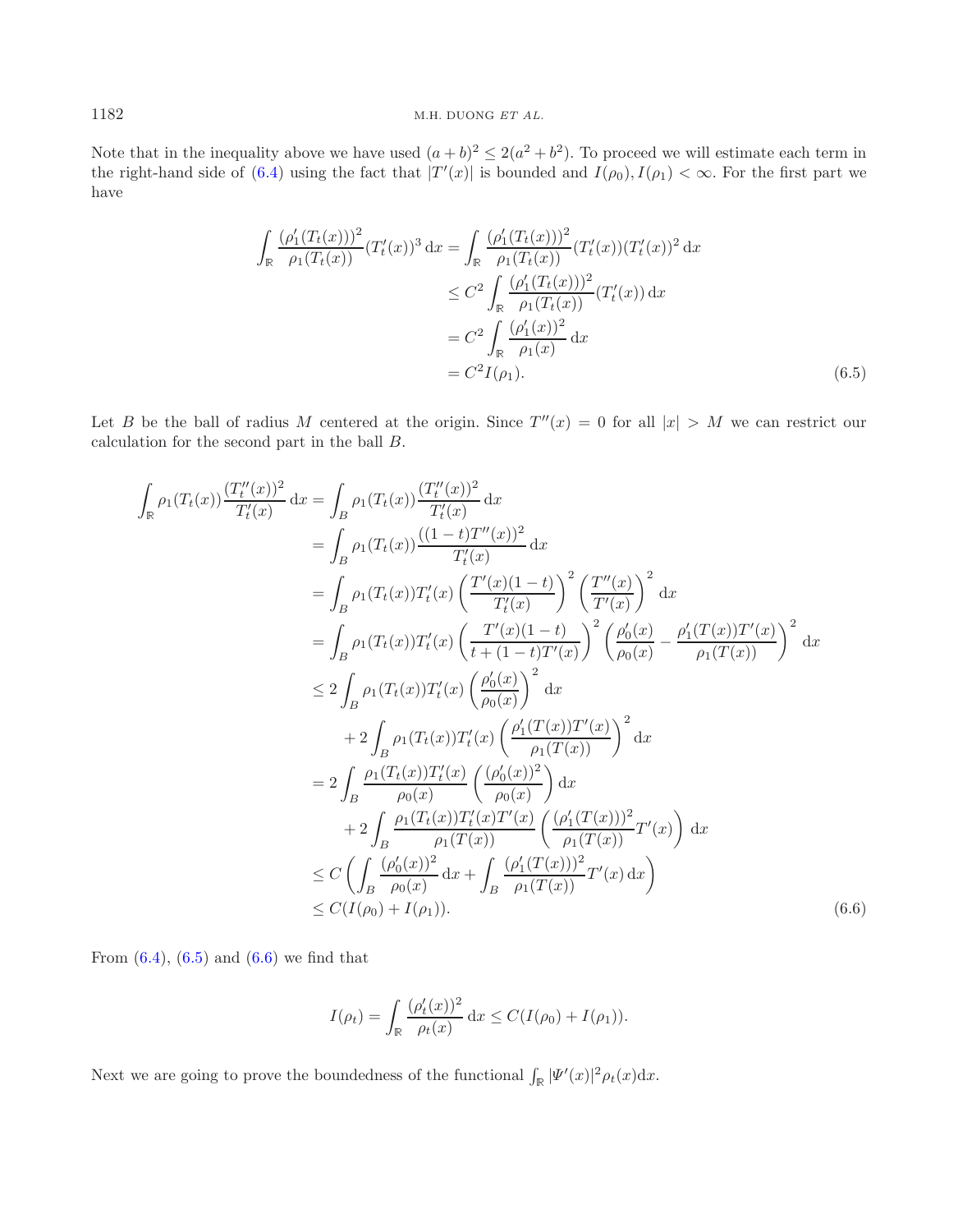Since  $T(x) = x$  for  $|x| > M$  we have  $\rho_t(x) = \rho_1(x)$  for  $|x| > M$ . Hence

$$
\int_{\mathbb{R}} |\Psi'(x)|^2 \rho_t(x) dx = \int_{B} |\Psi'(x)|^2 \rho_t(x) dx + \int_{|x|>M} |\Psi'(x)|^2 \rho_t(x) dx
$$
  
\n
$$
= \int_{B} |\Psi'(x)|^2 \rho_t(x) dx + \int_{|x|>M} |\Psi'(x)|^2 \rho_1(x) dx
$$
  
\n
$$
\leq C \int_{B} \rho_t(x) dx + \int_{|x|>M} |\Psi'(x)|^2 \rho_1(x) dx
$$
  
\n
$$
\leq C + \int |\Psi'(x)|^2 \rho_1(x) dx < \infty.
$$

Now we repeat the same argument for  $\mathcal{E}(\rho_t)$ . Finally by [\[18\]](#page-22-6), Corollary 20.13 we get that  $\mathcal{S}(\rho_0), \mathcal{S}(\rho_1)$  are finite and the result for  $S(\rho_t)$  comes from the fact that S is geodesically convex.

Finally we prove that for  $\rho_0$  satisfying the assumptions in the main Theorem [1.1,](#page-1-4) the set  $Q(\rho_0)$  is dense in  $P_2(\mathbb{R})$ , thus satisfying assumption *(b)* of Proposition [6.2.](#page-13-3) The idea behind the lemma is a simple modification of a cut and glue argument (see Fig. [1\)](#page-19-0). For a given measure  $\rho_1 \in \mathcal{P}_2(\mathbb{R})$ , we construct a measure that is in some sense nice and close to  $\rho_1$  in a compact set, and equal to  $\rho_0$  outside of it. To do so, we first find an interval such that the contribution of both measures  $\rho_0$ ,  $\rho_1$  to the functionals S and E is small outside that interval. We cut out the part of  $\rho_0$  that lies outside the interval, mollify it to ensure both positivity and smoothness, and then add a quadratic decay to get finiteness of the Fisher information functional<sup>[7](#page-17-0)</sup>. For  $\rho_0$  we just keep the tails and add a quadratic decay. The approximating probability measure is then produced by a linear combination of the above constructed measures.

**Lemma 6.4.** *Assume that*  $\rho_0 \in \mathcal{P}_2(\mathbb{R})$  *such that the density is bounded from below by a positive constant in every compact set, and*  $\mathcal{F}(\rho_0)$ ,  $\int |\Psi'|^2 d\rho_0$  *and*  $I(\rho_0)$  *are all finite. Let*  $\Psi \in C^2(\mathbb{R})$  *satisfy either Assumption [4.1](#page-6-0) or* [4.4.](#page-7-0) Then for any  $\rho_1 \in \mathcal{P}_2(\mathbb{R})$  there exists a sequence  $\rho^{\tau}$  in  $Q(\rho_0)$  such that  $\rho^{\tau} \to \rho_1$  in the Wasserstein *topology, and*  $\mathcal{F}(\rho^{\tau}) \to \mathcal{F}(\rho_1)$ *.* 

*Proof.* Take a  $\rho_1 \in \mathcal{P}_2(\mathbb{R})$  with  $\mathcal{F}(\rho_1) < \infty$  (otherwise the construction is trivial). First observe that, because  $\int x^2 \rho_1(dx)$ ,  $\int x^2 \rho_0(dx)$  and  $\mathcal{S}(\rho_0), \mathcal{S}(\rho_1)$  are all finite,  $\int |\rho_1 \log \rho_1|$ ,  $\int |\rho_0 \log \rho_0|$  are also finite [\[12\]](#page-22-0), equation (15). Secondly,  $\int |\Psi| d\rho_1$  and  $\int |\Psi| d\rho_0$  are also finite since  $\Psi$  is bounded from below in both Assumptions [4.1](#page-6-0) and [4.4.](#page-7-0) Therefore, for any  $\tau > 0$  there exist Lebesgue points  $M_{\tau}^- < -1$  and  $M_{\tau}^+ > 1$  of  $\rho_1$  such that (to ease notation we assume that  $-M_{\tau}^{-} = M_{\tau}^{+} =: M_{\tau}$ 

<span id="page-17-0"></span>
$$
\rho_0(-M_\tau), \rho_1(-M_\tau) < \min\left\{\frac{\tau}{|\Psi(-M_\tau)|}, \frac{\tau}{M_\tau^2}\right\} \text{ and } \rho_0(M_\tau), \rho_1(M_\tau) < \min\left\{\frac{\tau}{|\Psi(M_\tau)|}, \frac{\tau}{M_\tau^2}\right\} \tag{6.7a}
$$

$$
\int_{|x|>M_{\tau}} (\rho_0 + |\rho_0| \log \rho_0| + x^2 \rho_0 + |\Psi|\rho_0) < \tau,\tag{6.7b}
$$

$$
\int_{|x|>M_{\tau}} (\rho_1 + |\rho_1 \log \rho_1| + x^2 \rho_1 + |\Psi|\rho_1) < \tau. \tag{6.7c}
$$

Define a new density by cutting the tails of  $\rho_1$ , and mollifying it by the Gaussian  $\theta_t$  from Lemma [4.8:](#page-10-0)

<span id="page-17-3"></span><span id="page-17-2"></span>
$$
\mu^{\tau} := (\rho_1 1\!\!1_{[-M_{\tau}, M_{\tau}]}) * \theta_{t_{\tau}},
$$

<span id="page-17-1"></span>

<sup>7</sup>It is easy to check that a linear decay, which would have been a simpler choice, is not enough to keep the Fisher information functional finite.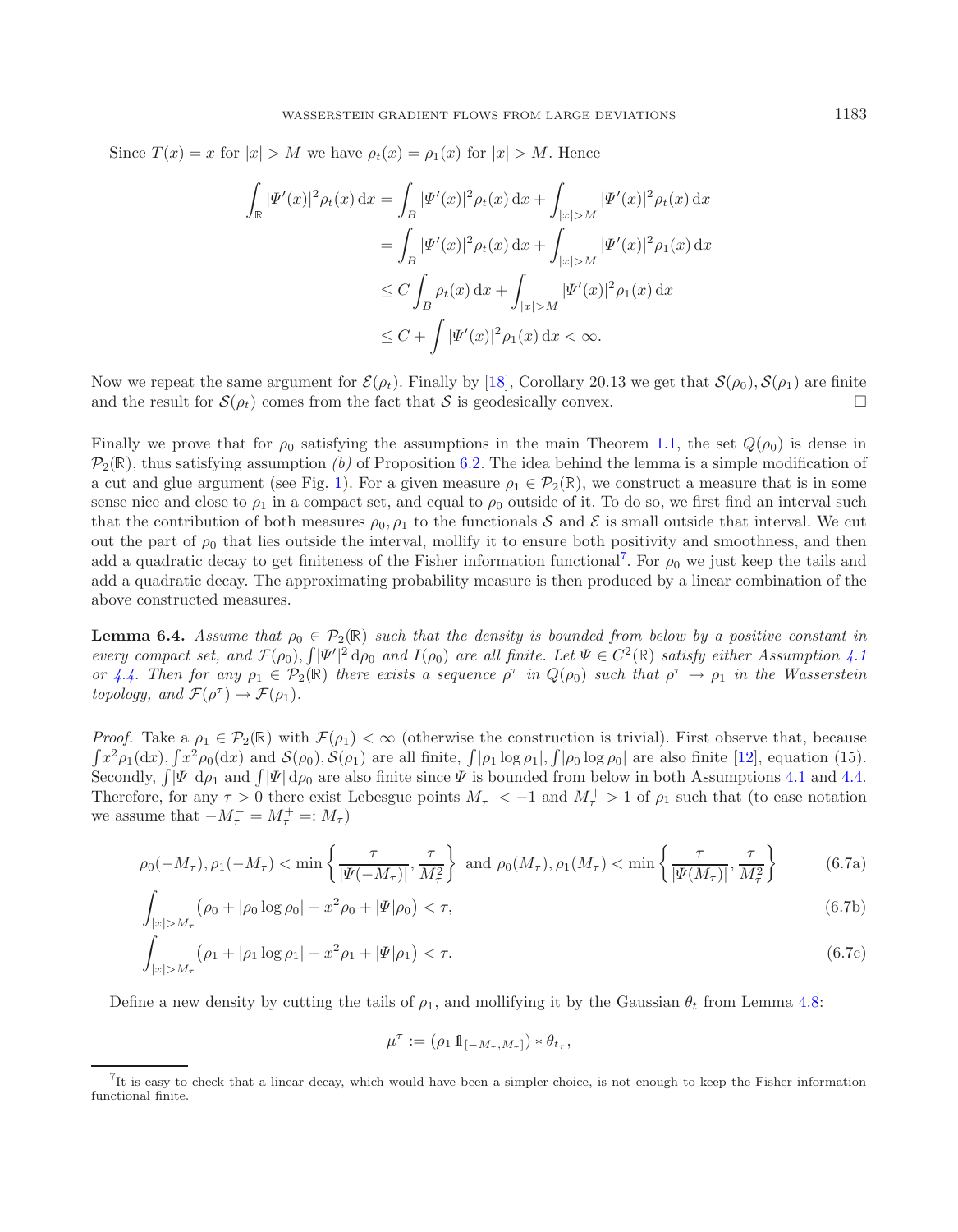where  $t_{\tau}$  is chosen sufficiently small such that

<span id="page-18-4"></span><span id="page-18-2"></span><span id="page-18-1"></span><span id="page-18-0"></span>
$$
\int_{-M_{\tau}}^{M_{\tau}} |\mu^{\tau} - \rho_1| < \tau,\tag{6.8a}
$$

$$
\int_{-M_{\tau}}^{M_{\tau}} |\Psi \mu^{\tau} - \Psi \rho_1| < \tau \text{ and } \int_{-M_{\tau}}^{M_{\tau}} |x^2 \mu^{\tau} - x^2 \rho_1| < \tau,\tag{6.8b}
$$

$$
\left| \int_{-M_{\tau}}^{M_{\tau}} \left( \mu^{\tau} \log \mu^{\tau} - \rho_1 \log \rho_1 \right) \right| < \tau,\tag{6.8c}
$$

<span id="page-18-5"></span>
$$
\mu^{\tau}(-M_{\tau}) < \min\left\{\frac{\tau}{|\Psi(-M_{\tau})|}, \frac{\tau}{M_{\tau}^{2}}\right\} \text{ and } \mu^{\tau}(M_{\tau}) < \min\left\{\frac{\tau}{|\Psi(M_{\tau})|}, \frac{\tau}{M_{\tau}^{2}}\right\},\tag{6.8d}
$$

<span id="page-18-7"></span><span id="page-18-6"></span><span id="page-18-3"></span>
$$
\mu^{\tau}(x) > 0 \quad \text{whenever } |x| \le M_{\tau}.\tag{6.8e}
$$

Observe that property [\(6.8d\)](#page-18-0) is feasible, because  $-M_{\tau}$  and  $M_{\tau}$  are Lebesgue points of  $\rho_1$  and

$$
\mu^{\tau}(M_{\tau}) \leq (\rho_1 * \theta_{t_{\tau}})(M_{\tau}) \qquad \text{and} \qquad \mu^{\tau}(-M_{\tau}) \leq (\rho_1 * \theta_{t_{\tau}})(-M_{\tau}).
$$

In order to construct a suitable approximating sequence for  $\rho_1$ , small intervals around  $-M_{\tau}$  and  $M_{\tau}$  are needed where bounds of the type  $(6.7a)$  and  $(6.8d)$  still hold. Indeed, because of  $(6.8d)$  and the continuity of  $\Psi$ , there exists  $0 < a_{\tau} < 1$  such that for all  $x \in [-M_{\tau} - a_{\tau}, -M_{\tau} + a_{\tau}]$ :

$$
\rho_0(x) < \tau, \qquad \text{and} \qquad \qquad \rho_0(-M_\tau) < \min\left\{\frac{\tau}{|\Psi(x)|}, \frac{\tau}{x^2}\right\},\tag{6.9a}
$$

$$
\mu^{\tau}(x) < \tau, \qquad \text{and} \qquad \qquad \mu^{\tau}(-M_{\tau}) < \min\left\{\frac{\tau}{|\Psi(x)|}, \frac{\tau}{x^2}\right\},\tag{6.9b}
$$

and for all  $x \in [M_{\tau} - a_{\tau}, M_{\tau} + a_{\tau}]$ :

$$
\rho_0(x) < \tau, \qquad \text{and} \qquad \qquad \rho_0(M_\tau) < \min\left\{\frac{\tau}{|\Psi(x)|}, \frac{\tau}{x^2}\right\},\tag{6.9c}
$$

$$
\mu^{\tau}(x) < \tau, \qquad \text{and} \qquad \qquad \mu^{\tau}(M_{\tau}) < \min\left\{\frac{\tau}{|\Psi(x)|}, \frac{\tau}{x^2}\right\}.\tag{6.9d}
$$

Note that by assumption  $M_\tau > 1$ , so that the two intervals can not overlap.

Now, using these intervals, replace the tails of  $\mu^{\tau}$ , which were introduced by the mollification, by quadratically decaying tails (see Fig. [1\)](#page-19-0)

$$
\nu^{\tau}(x) = \begin{cases} \mu^{\tau}(x), & |x| \le M_{\tau}, \\ \left(\frac{x - M_{\tau} - a_{\tau}}{a_{\tau}}\right)^{2} \mu^{\tau}(M_{\tau}), & M_{\tau} < x < M_{\tau} + a_{\tau}, \\ \left(\frac{x + M_{\tau} + a_{\tau}}{a_{\tau}}\right)^{2} \mu^{\tau}(-M_{\tau}), & -M_{\tau} - a_{\tau} < x < -M_{\tau}, \\ 0, & |x| \ge M_{\tau} + a_{\tau}. \end{cases}
$$

On the other hand, the approximation sequence for  $\rho_1$  requires the same tails as  $\rho_0$ ; these tails are captured by (see Fig.  $1$ )

$$
\nu_0^{\tau}(x) = \begin{cases}\n0, & |x| \le M_{\tau} - a_{\tau}, \\
\left(\frac{x - M_{\tau} + a_{\tau}}{a_{\tau}}\right)^2 \rho_0(M_{\tau}), & M_{\tau} - a_{\tau} < x < M_{\tau}, \\
\left(\frac{x - a_{\tau} + M_{\tau}}{a_{\tau}}\right)^2 \rho_0(-M_{\tau}), & -M_{\tau} < x < -M_{\tau} + a_{\tau}, \\
\rho_0(x), & |x| \ge M_{\tau}.\n\end{cases}
$$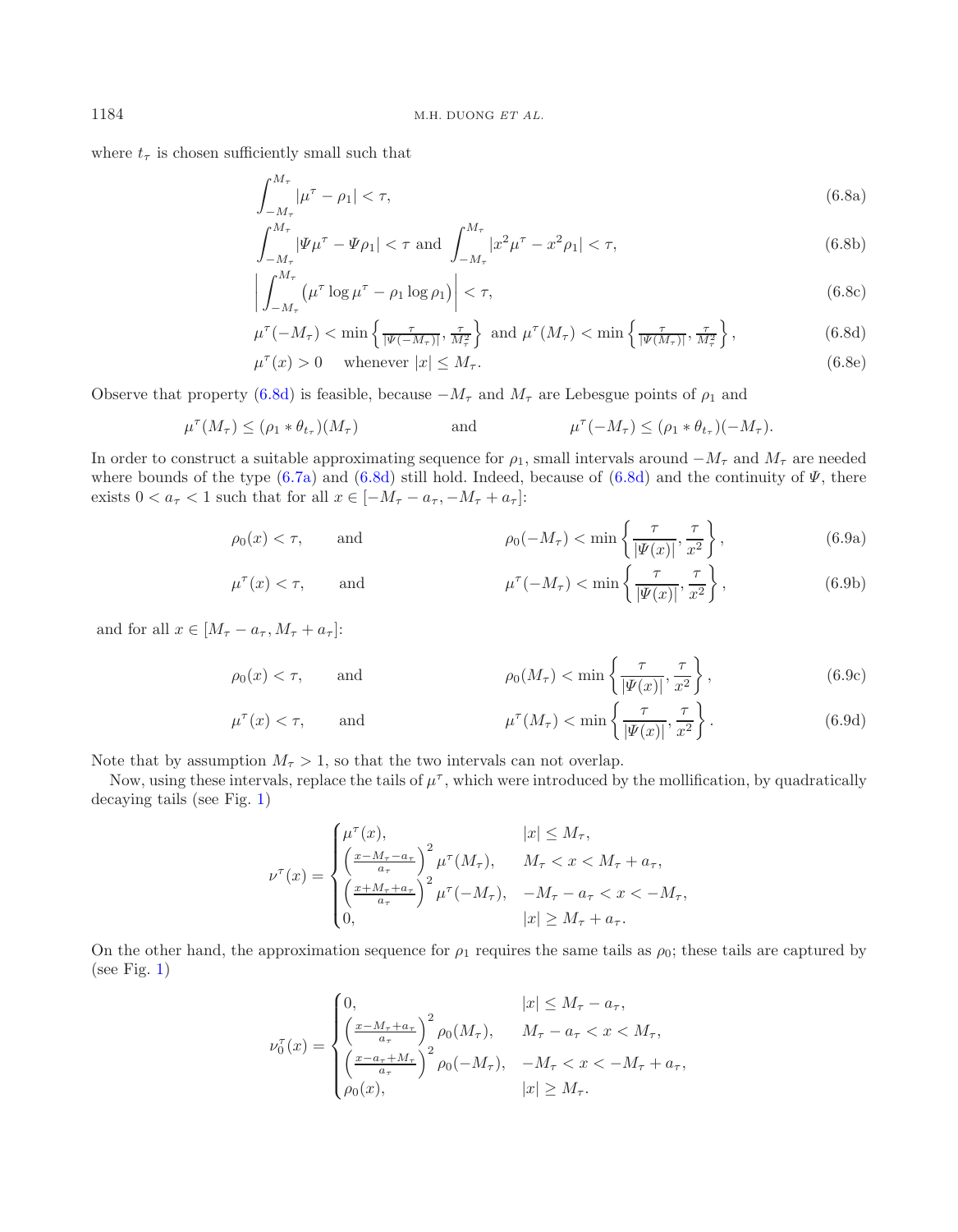<span id="page-19-0"></span>

(a) Cut the tails, add quadratic decay. (b) Crop the tails, add quadratic decay.

FIGURE 1. The construction of  $\nu^{\tau}$  and  $\nu_0^{\tau}$ .

Finally, the approximating sequence is defined as a normalised sum of  $\nu$  and  $\nu_0$ :

<span id="page-19-1"></span>
$$
\rho^{\tau}(x) := \alpha_{\tau} \nu^{\tau}(x) + \nu_0^{\tau}(x),
$$

where  $\|\cdot\|_1$  abbreviates the  $L^1(\mathbb{R})$  norm, and  $\alpha_{\tau} := \frac{1 - \|\nu_0^{\tau}\|_1}{\|\nu^{\tau}\|_1}$ .

Now we check that the sequence  $\rho^{\tau}$  indeed lies in  $Q(\rho_0)$ . By construction,  $\rho^{\tau}$  has the same tails as  $\rho_0$ , and it is bounded from below a positive constant on compact sets. Moreover, it is straight-forward that  $\int x^2 d\nu_0^{\tau}$ ,  $\int x^2 \nu^{\tau}$ ,  $\int |\Psi'|^2 dv_0^{\tau}$ ,  $\int |\Psi'|^2 dv^{\tau}$  and,  $I(\nu_0^{\tau})$  are all finite;  $I(\nu^{\tau})$  is finite by Lemma [4.8.](#page-10-0) Then the functionals  $\int x^2 d\rho^{\tau}$ ,  $\int |\Psi'|^2 d\rho^{\tau}$  are also finite. To check that the Fisher information remains finite:

$$
I(\rho^{\tau}) = \int_{\mathbb{R}} \frac{(\alpha_{\tau} \nu^{\tau'} + \nu_0^{\tau'})^2}{\alpha_{\tau} \nu^{\tau} + \nu_0^{\tau}} dx
$$
  
\n
$$
\leq 2 \int_{\mathbb{R}} \frac{(\alpha_{\tau} \nu^{\tau'})^2}{\alpha_{\tau} \nu^{\tau} + \nu_0^{\tau}} dx + 2 \int_{\mathbb{R}} \frac{(\nu_0^{\tau'})^2}{\alpha_{\tau} \nu^{\tau} + \nu_0^{\tau}} dx
$$
  
\n
$$
\leq 2 \int_{\mathbb{R}} \frac{(\alpha_{\tau} \nu^{\tau'})^2}{\alpha_{\tau} \nu^{\tau}} dx + 2 \int_{\mathbb{R}} \frac{(\nu_0^{\tau'})^2}{\nu_0^{\tau}} dx
$$
  
\n
$$
= 2\alpha_{\tau} I(\nu^{\tau}) + 2I(\nu_0^{\tau}) < \infty,
$$

so that indeed  $\rho^{\tau} \in Q(\rho_0)$ .

Next, the convergence properties of the sequence  $\rho^{\tau}$  are checked. First we show that  $\rho^{\tau} \to \rho_1$  in  $L^1(\mathbb{R})$ . Since  $\|\nu_0^{\tau}\|_1 \to 0$  and  $\|\nu^{\tau}\|_1 \to 1$ , the normalisation constant also converges:  $\alpha_{\tau} \to 1$ . Therefore,

$$
\int_{\mathbb{R}} |\rho^{\tau} - \rho_1| = \int_{\mathbb{R}} |\alpha_{\tau} \nu^{\tau} + \nu_0^{\tau} - \rho_1|
$$
\n
$$
\leq \int_{-M_{\tau}}^{M_{\tau}} |\alpha_{\tau} \mu^{\tau} - \mu^{\tau}| + \int_{-M_{\tau}}^{M_{\tau}} |\mu_{\tau} - \rho_1| + \int_{|x| > M_{\tau}} \alpha_{\tau} \nu^{\tau} + \int_{|x| > M_{\tau}} \rho_1 + \int_{\mathbb{R}} \nu_0^{\tau}
$$
\n
$$
\leq \int_{-M_{\tau}}^{M_{\tau}} |\alpha_{\tau} \mu^{\tau} - \mu^{\tau}| + \int_{-M_{\tau}}^{M_{\tau}} |\mu_{\tau} - \rho_1| + \alpha_{\tau} \mu^{\tau}(-M_{\tau}) \int_{-M_{\tau}}^{-M_{\tau}} \left(\frac{x + M_{\tau} + a_{\tau}}{a_{\tau}}\right)^2
$$
\n
$$
+ \alpha_{\tau} \mu^{\tau}(M_{\tau}) \int_{M_{\tau}}^{M_{\tau} + a_{\tau}} \left(\frac{x - M_{\tau} - a_{\tau}}{a_{\tau}}\right)^2 + \int_{|x| > M_{\tau}} \rho_1 + ||\nu_0^{\tau}||_1
$$
\n
$$
\leq |\alpha_{\tau} - 1| \int_{-M_{\tau}}^{M_{\tau}} \mu^{\tau} + \int_{-M_{\tau}}^{M_{\tau}} |\mu_{\tau} - \rho_1| + \alpha_{\tau} a_{\tau} \mu^{\tau}(-M_{\tau}) + \alpha_{\tau} a_{\tau} \mu^{\tau}(M_{\tau}) + \int_{|x| > M_{\tau}} \rho_1 + ||\nu_0^{\tau}||_1
$$
\n
$$
\leq |\alpha_{\tau} - 1| + \tau + \alpha_{\tau} \mu^{\tau}(-M_{\tau}) + \alpha_{\tau} \mu^{\tau}(M_{\tau}) + \tau + ||\nu_0^{\tau}||_1 \xrightarrow[\tau \to 0]{} 0,
$$
\n(6.10)

where the last line follows from  $a<sub>\tau</sub> < 1$  together with  $(6.8a)$  and  $(6.7c)$ .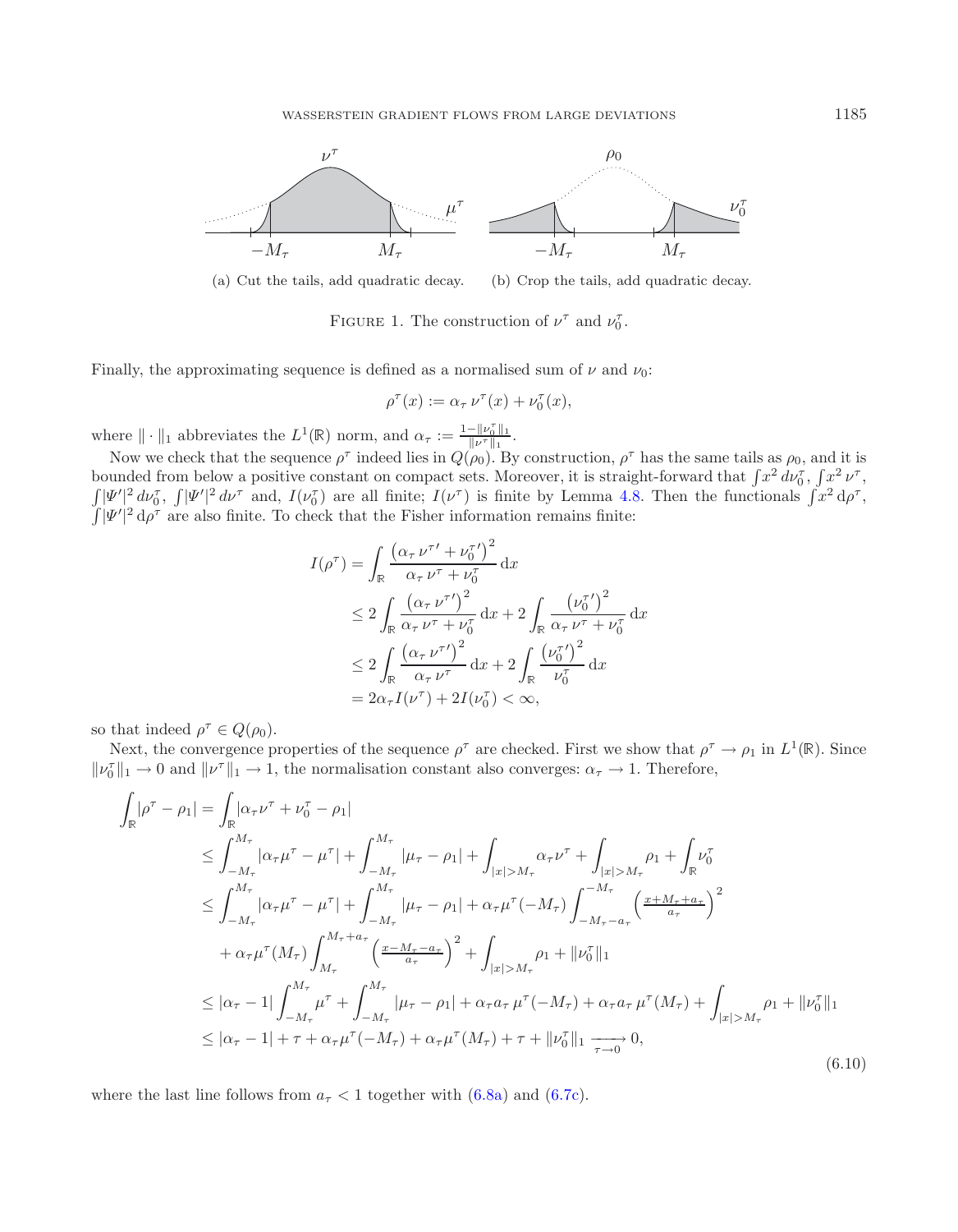Secondly, we check the convergence of the second moments  $\int_{\mathbb{R}} x^2 \rho^{\tau} \to \int_{\mathbb{R}} x^2 \rho_1$ . Observe that there is a uniform bound on

<span id="page-20-1"></span>
$$
\int_{-M_{\tau}}^{M_{\tau}} x^2 \mu^{\tau} \le \int_{-M_{\tau}}^{M_{\tau}} \left| x^2 \mu^{\tau} - x^2 \rho_1 \right| + \int_{-M_{\tau}}^{M_{\tau}} x^2 \rho_1 \stackrel{(6.8b)}{\le} \tau + \int_{\mathbb{R}} x^2 \rho_1 \le 1 + \int_{\mathbb{R}} x^2 \rho_1 \tag{6.11}
$$

for  $\tau \leq 1$ . Moreover, for the right-side quadratic tail of  $\nu^{\tau}$ :

$$
\int_{M_{\tau}}^{M_{\tau} + a_{\tau}} x^{2} \nu^{\tau} = \int_{M_{\tau}}^{M_{\tau} + a_{\tau}} x^{2} \left( \frac{x - M_{\tau} - a_{\tau}}{a_{\tau}} \right)^{2} \mu^{\tau}(M_{\tau}) dx \le \int_{M_{\tau}}^{M_{\tau} + a_{\tau}} x^{2} \mu^{\tau}(M_{\tau}) dx \stackrel{(6.9d)}{<} \tau a_{\tau} \le \tau, \qquad (6.12)
$$

and similarly for the other quadratically decaying parts of  $\nu^{\tau}$  and  $\nu^{\tau}_{0}$ . Therefore

$$
\int_{\mathbb{R}} |x^2 \rho^{\tau} - x^2 \rho_1| \le \int_{\mathbb{R}} |\alpha_{\tau} x^2 \nu_{\tau} - x^2 \nu^{\tau}| + \int_{\mathbb{R}} |x^2 \nu^{\tau} - x^2 \rho_1| + \int_{\mathbb{R}} x^2 \nu_0^{\tau}
$$
\n
$$
\le |\alpha_{\tau} - 1| \int_{-M_{\tau}}^{M_{\tau}} x^2 \mu^{\tau} + |\alpha_{\tau} - 1| \int_{|x| > M_{\tau}} x^2 \nu^{\tau} + \int_{-M_{\tau}}^{M_{\tau}} |x^2 \mu^{\tau} - x^2 \rho_1| + \int_{|x| > M_{\tau}} x^2 \nu^{\tau}
$$
\n
$$
+ \int_{|x| > M_{\tau}} x^2 \rho_1 + \int_{-M_{\tau}}^{M_{\tau}} x^2 \nu_0^{\tau} + \int_{|x| > M_{\tau}} x^2 \rho_0
$$
\n
$$
\le |\alpha_{\tau} - 1| \left( 1 + \int_{\mathbb{R}} x^2 \rho_1 + 2\tau \right) + 7\tau \to 0
$$

as  $\tau \to 0$ , where the last line follows from [\(6.11\)](#page-20-0), [\(6.12\)](#page-20-1), [\(6.7b\)](#page-17-3), [\(6.7c\)](#page-17-2) and [\(6.8b\)](#page-18-2). Since the sequence  $\rho^{\tau}$ converges strongly in  $L^1(\mathbb{R})$  to  $\rho_1$  by [\(6.10\)](#page-19-1), it also converges narrowly. Together with the convergence of the second moments, this implies convergence in the Wasserstein distance [\[17](#page-22-4)], Theorem 7.12, which was to be shown.

Thirdly, we need to check that  $\mathcal{E}(\rho^{\tau}) \to \mathcal{E}(\rho_1)$ ; this is proven in the same way as the convergence of the second moments above, where  $x^2$  is replaced by the potential  $\Psi(x)$ .

Finally, we prove the convergence of the entropies  $\mathcal{S}(\rho^{\tau}) \to \mathcal{S}(\rho_1)$ . Because of

<span id="page-20-2"></span>
$$
|\mathcal{S}(\rho^{\tau}) - \mathcal{S}(\rho_1)| \leq |\mathcal{S}(\nu^{\tau}) - \mathcal{S}(\rho_1)| + |\mathcal{S}(\rho^{\tau}) - \mathcal{S}(\nu^{\tau})|,
$$
\n(6.13)

it suffices to show that both differences on the right-hand side vanish. For the first difference:

$$
\mathcal{S}(\nu^{\tau}) = \int_{-M_{\tau}}^{M_{\tau}} (\nu^{\tau} \log \nu^{\tau} - \rho_1 \log \rho_1) + \int_{-M_{\tau}}^{M_{\tau}} \rho_1 \log \rho_1 + \int_{M_{\tau} < |x| < M_{\tau} + a_{\tau}} \nu^{\tau} \log \nu^{\tau} \to \mathcal{S}(\rho_1).
$$

Here, the first term vanishes by [\(6.8c\)](#page-18-4), and the third term, containing the quadratically decaying tails, vanishes because  $\mu^{\tau}(-M_{\tau})$  and  $\mu^{\tau}(M_{\tau})$  vanish. For the second difference in [\(6.13\)](#page-20-2):

$$
|\mathcal{S}(\rho^{\tau}) - \mathcal{S}(\nu^{\tau})| \leq \underbrace{\int_{-M_{\tau} + a_{\tau}}^{M_{\tau} - a_{\tau}} |\alpha_{\tau}\mu^{\tau}| \log \alpha_{\tau}\mu^{\tau} - \mu^{\tau} \log \mu^{\tau} |}_{(I)} + \underbrace{\int_{M_{\tau} - a_{\tau} \leq |x| \leq M_{\tau} + a_{\tau}} |\rho^{\tau} \log \rho^{\tau} - \nu^{\tau} \log \nu^{\tau} |}_{(II)} + \underbrace{\int_{|x| > M_{\tau} + a_{\tau}} |\rho_0 \log \rho_0 |}_{(III)}
$$

<span id="page-20-0"></span>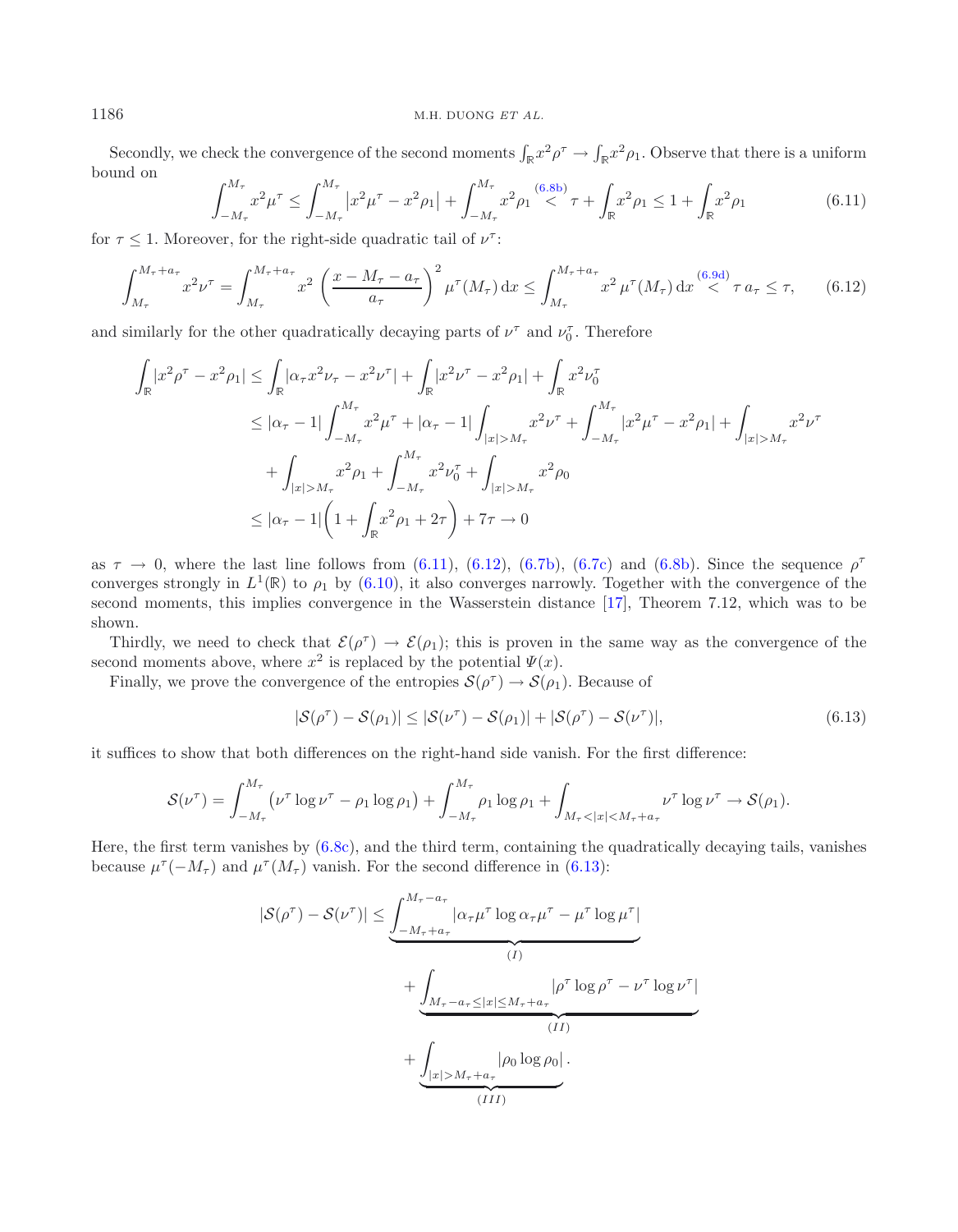It will now be shown that each of the three parts convergence to 0 as  $\tau \to 0$ . For the first part, because of [\(6.8c\)](#page-18-4),

$$
(I) = \int_{-M_{\tau} + a_{\tau}}^{M_{\tau} - a_{\tau}} |\alpha_{\tau} \mu^{\tau}| \log (\alpha_{\tau} \mu^{\tau}) - \mu^{\tau} \log \mu^{\tau}|
$$
  

$$
\leq |\alpha_{\tau} - 1| \int_{-M_{\tau} + a_{\tau}}^{M_{\tau} - a_{\tau}} |\mu^{\tau}| \log \mu^{\tau}| + \alpha_{\tau} \log \alpha_{\tau} \int_{-M_{\tau} + a_{\tau}}^{M_{\tau} - a_{\tau}} |\mu^{\tau}| \to 0.
$$

For the second part, observe that by assumptions [\(6.9a\)](#page-18-5), [\(6.9b\)](#page-18-6), [\(6.9c\)](#page-18-7), (6.9b), there holds for  $M_{\tau} - a_{\tau} \leq |x| \leq$  $M_{\tau}$ :

$$
\nu_0^{\tau}(x) \le \rho_0(M_{\tau}) < \tau,
$$
\n
$$
\nu^{\tau}(x) = \mu^{\tau}(x) < \tau,
$$

and for  $M_{\tau} \leq |x| \leq M_{\tau} + a_{\tau}$ :

$$
\nu_0^{\tau}(x)=\rho_0(x)<\tau,
$$
  

$$
\nu^{\tau}(x)\leq \mu^{\tau}(M_{\tau})<\tau.
$$

Therefore, since  $a_{\tau} < 1$ :

$$
(II) \leq \int_{M_{\tau}-a_{\tau}\leq |x|\leq M_{\tau}+a_{\tau}} (|\rho^{\tau}\log\rho^{\tau}|+|\nu^{\tau}\log\nu^{\tau}|)
$$
  
= 
$$
\int_{M_{\tau}-a_{\tau}\leq |x|\leq M_{\tau}+a_{\tau}} |(\alpha_{\tau}\nu^{\tau}+\nu_{0}^{\tau})\log(\alpha_{\tau}\nu^{\tau}+\nu_{0}^{\tau})| + \int_{M_{\tau}-a_{\tau}\leq |x|\leq M_{\tau}+a_{\tau}} |\nu^{\tau}\log\nu^{\tau}| \to 0.
$$

Finally, part  $(III)$  converges to 0 by assumption [\(6.7b\)](#page-17-3).

*Acknowledgements.* We would like to thank Nicolas Dirr, Mark Peletier and Johannes Zimmer for their initial suggestion and support during the project. The current proof of Lemma [4.7](#page-7-2) without probabilistic tools was done after a discussion with Mark Peletier. We also thank Jin Feng, Truyen Nguyen for their helpful discussion and comments. Manh Hong Duong has received funding from the ITN "FIRST" of the Seventh Framework Programme of the European Community's (grant agreement number 238702).

#### **REFERENCES**

- <span id="page-21-1"></span>[1] S. Adams, N. Dirr, M.A. Peletier and J. Zimmer, From a large-deviations principle to the Wasserstein gradient flow: a new micro-macro passage. Commun. Math. Phys. **307** (2011) 791–815.
- <span id="page-21-2"></span>[2] S. Adams, N. Dirr, M.A. Peletier and J. Zimmer, Large deviations and gradient flows. Philosophical Transactions of the Royal Society A. To appear (2013).
- <span id="page-21-0"></span>[3] L. Ambrosio, N. Gigli and G. Savaré, Gradient flows in metric spaces and in the space of probability measures. In Lect. Math., ETH Zürich. Birkhauser, Basel, 2nd edition (2008).
- <span id="page-21-7"></span>[4] J.D. Benamou and Y. Brenier, A computational fluid mechanics solution to the Monge-Kantorovich mass transfer problem. Numer. Math. **84** (2000) 375–393.
- [5] A. Braides, Gamma convergence for beginners. Oxford University Press, Oxford (2002).
- <span id="page-21-6"></span><span id="page-21-5"></span>[6] D.A. Dawson and J. Gärtner, Large deviations from the McKean-Vlasov limit for weakly interacting diffusions. Stochastics 20 (1987) 247–308.
- <span id="page-21-3"></span>[7] N. Dirr, V. Laschos and J. Zimmer, Upscaling from particle models to entropic gradient flows (submitted) (2010).
- [8] R.M. Dudley, Real analysis and probability. Wadsworth and Brooks/Cole, Pacific Grove, CA, USA (1989).
- <span id="page-21-4"></span>[9] A. Dembo and O. Zeitouni, Large deviations techniques and applications, in Stoch. Model. Appl. Probab., vol. 38. Springer, New York, NY, USA, 2nd edition (1987).
- <span id="page-21-9"></span><span id="page-21-8"></span>[10] J. Feng and T.G. Kurtz, Large deviations for stochastic processes, in Mathematical surveys and monographs of vol. 131. AMS, Providence, RI, USA (2006).
- <span id="page-21-10"></span>[11] J. Feng and T. Nguyen, Hamilton-Jacobi equations in space of measures associated with a system of convervations laws. J. Math. Pures Appl. **97** (2011) 318–390.